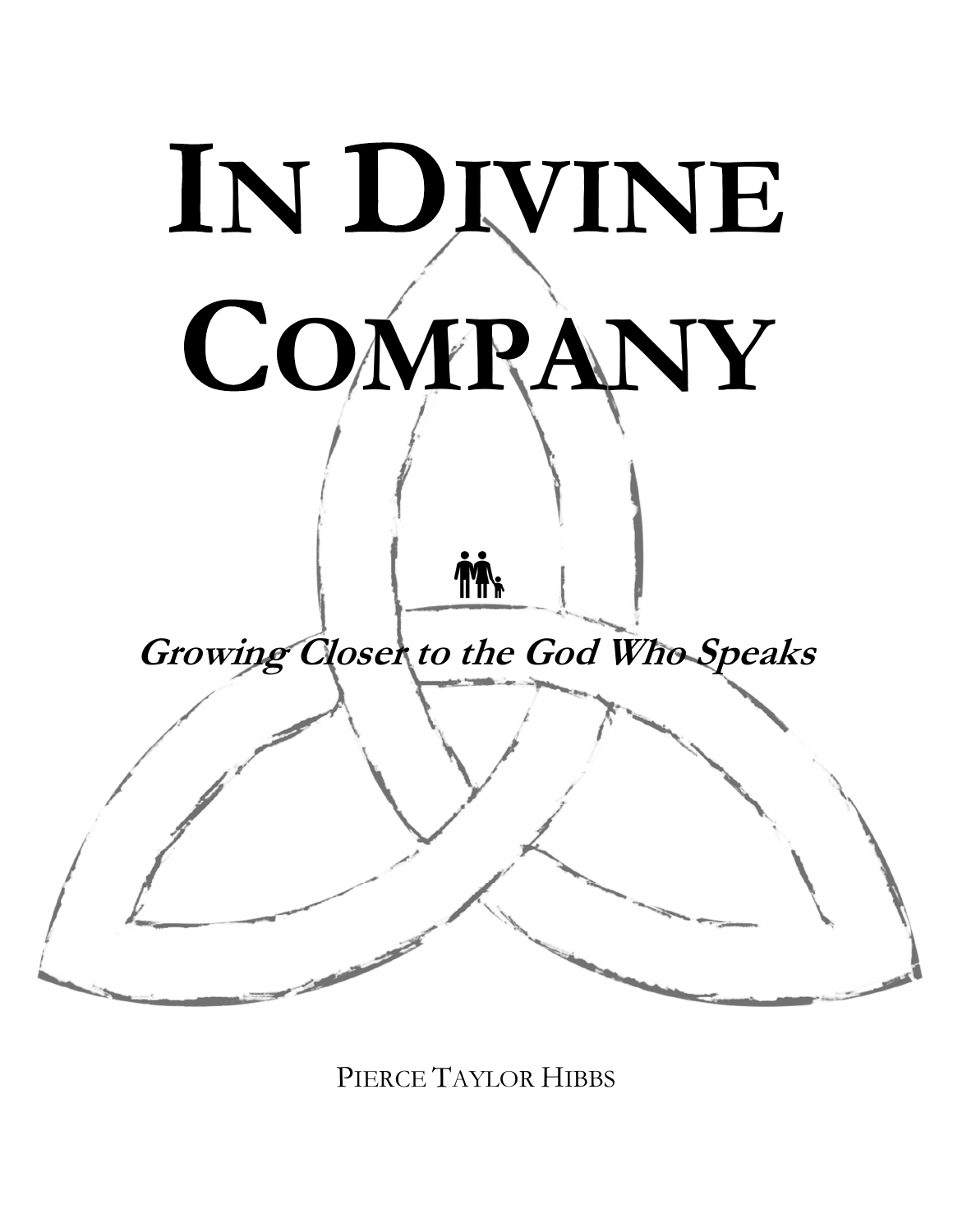# IN DIVINE COMPANY

GROWING CLOSER TO THE GOD WHO SPEAKS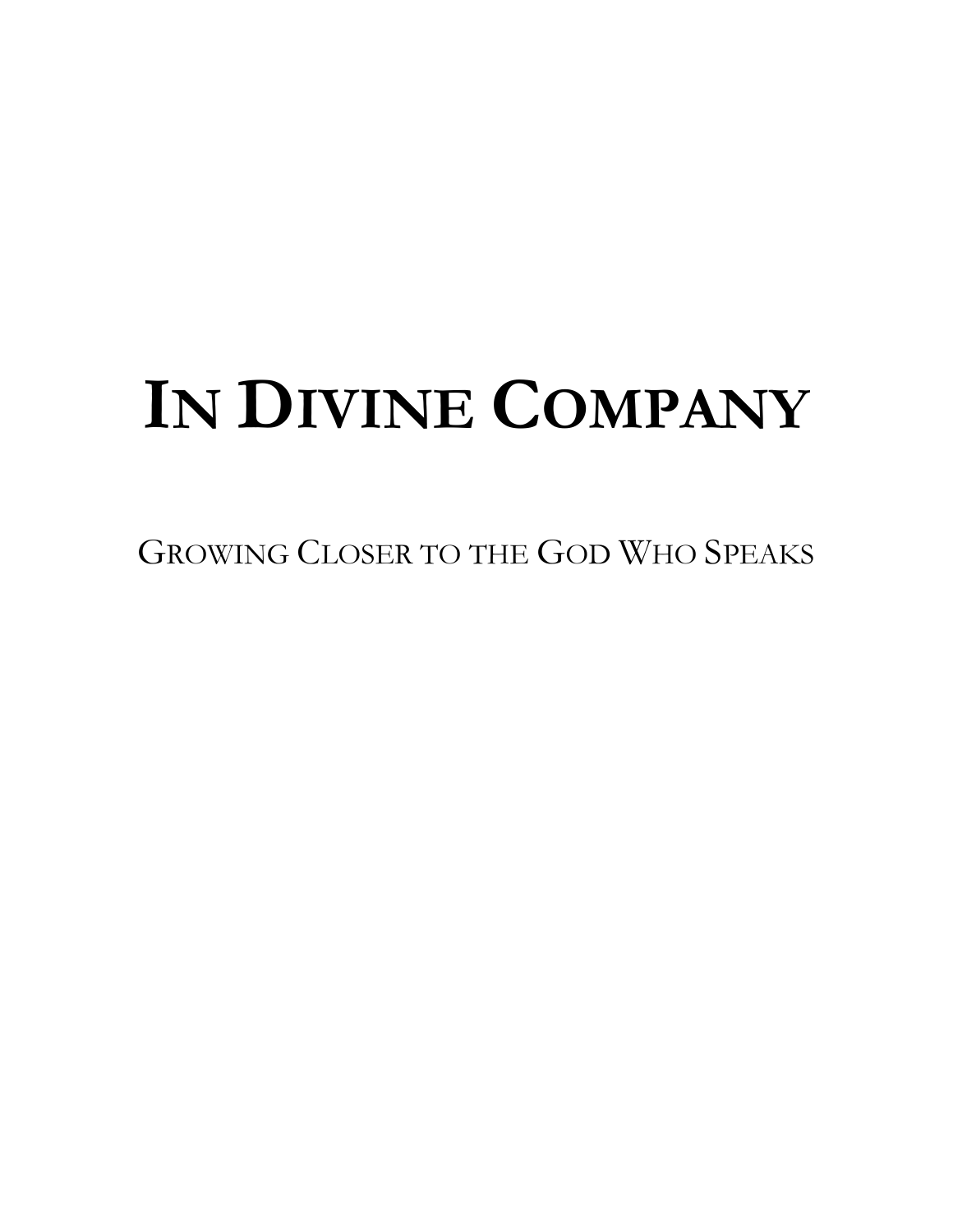© 2018 by Pierce Taylor Hibbs. All rights reserved. For permissions, write to pthibbs@gmail.com. For other resources and books by the author, visit piercetaylorhibbs.com.

Scripture quotations are from the ESV® Bible (The Holy Bible, English Standard Version®), copyright © 2001 by Crossway, a publishing ministry of Good News Publishers. Used by permission. All rights reserved.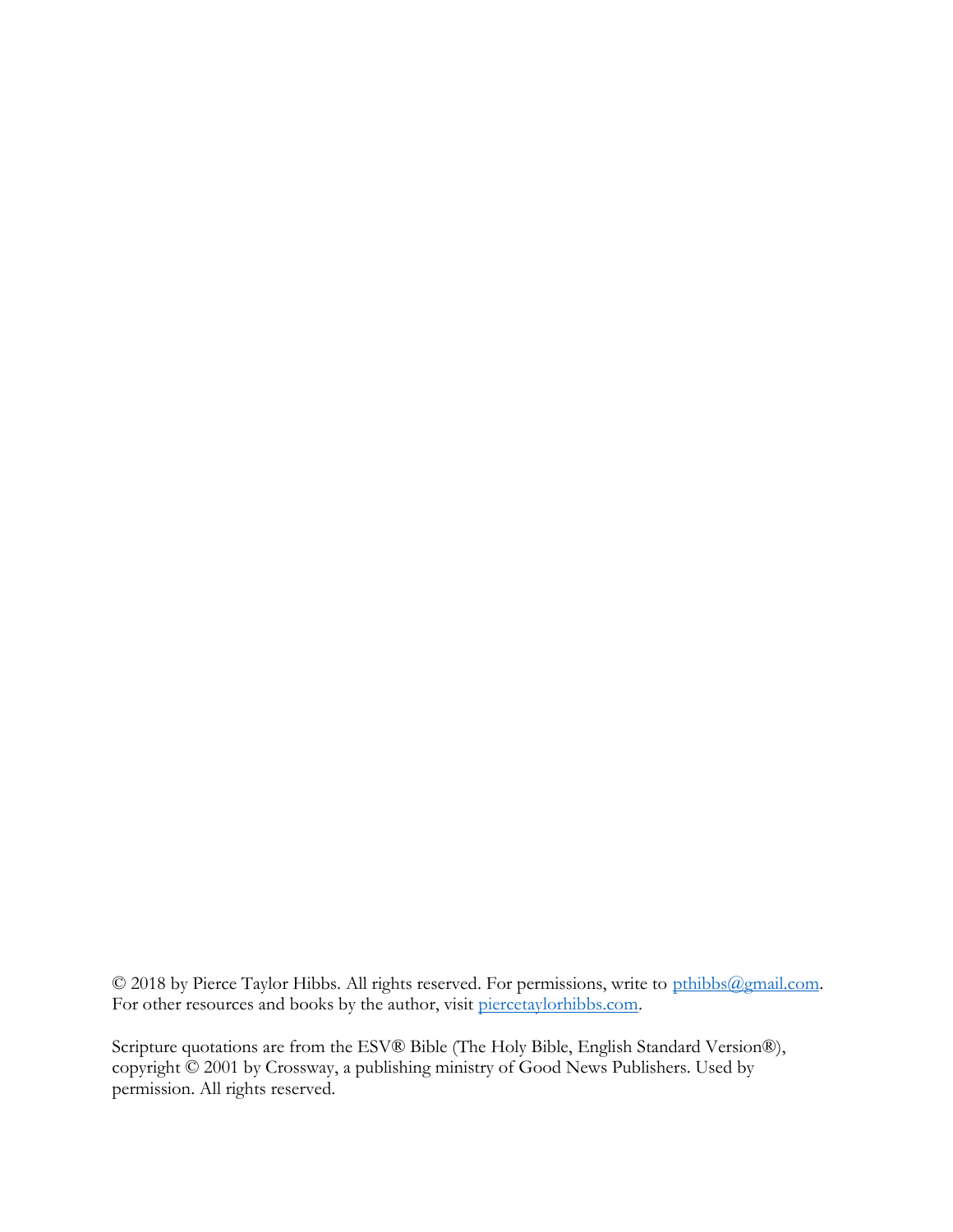#### OTHER BOOKS BY THE AUTHOR

The Trinity, Language, and Human Behavior: A Reformed Exposition of the Language Theory of Kenneth L. Pike

Theological English: An Advanced ESL Text for Students of Theology

Finding God in the Ordinary

The Speaking Trinity  $\dot{\mathcal{C}}$  His Worded World: Why Language Is at the Center of Everything

Visit piercetaylorhibbs.com to read more from the author and to receive updates about new publications. You can also visit the author's Amazon page.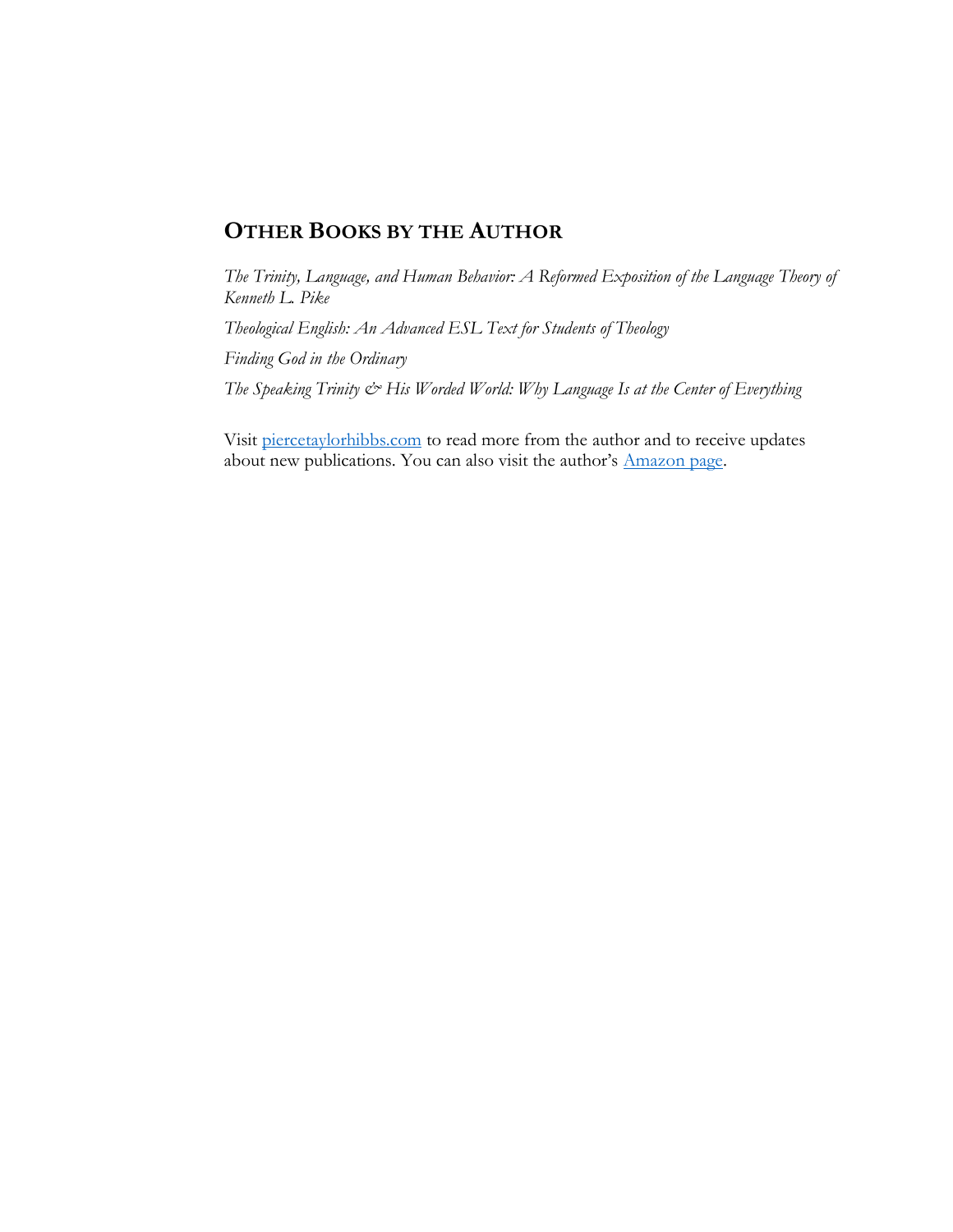For anyone who has ever felt distant from God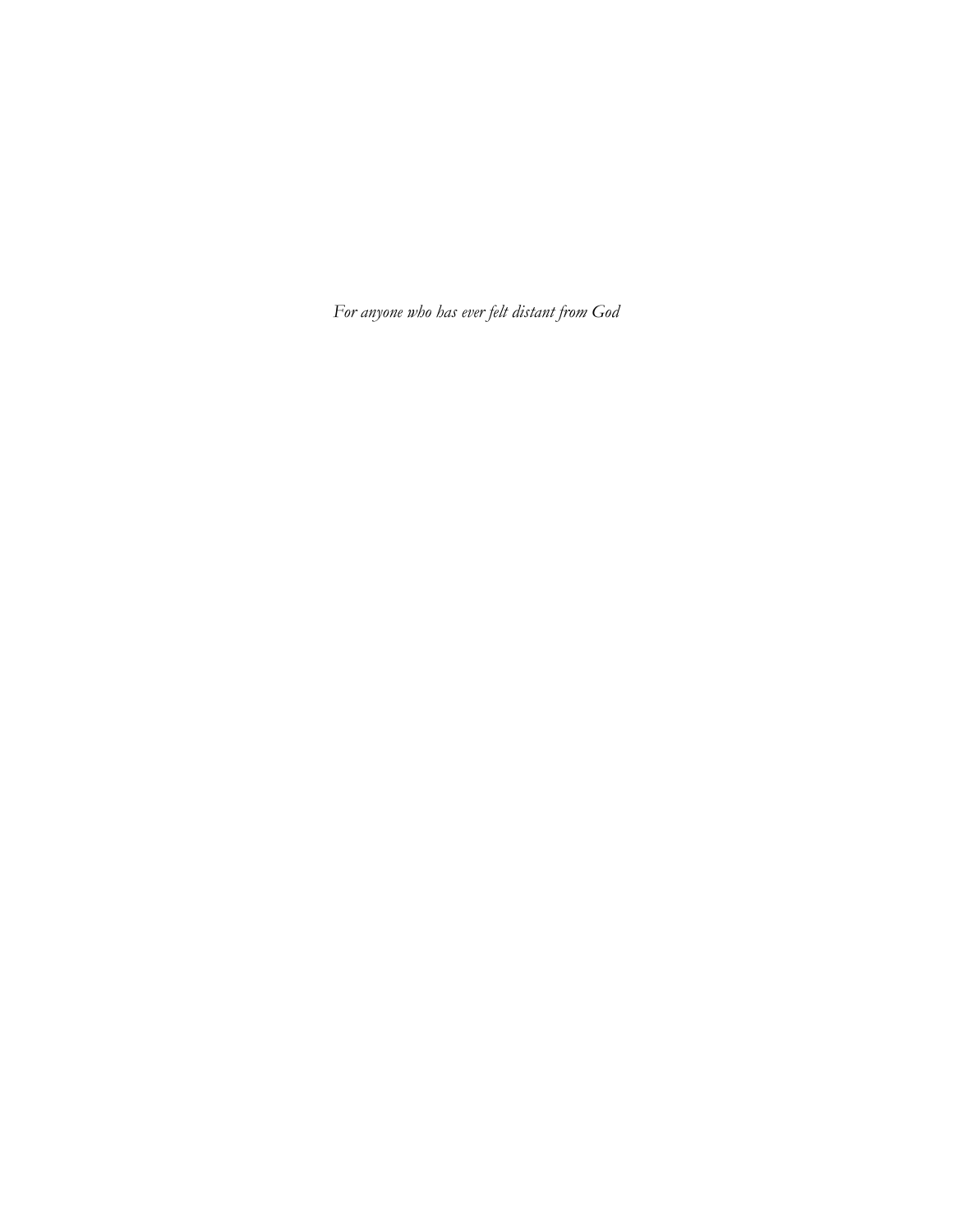# **CONTENTS**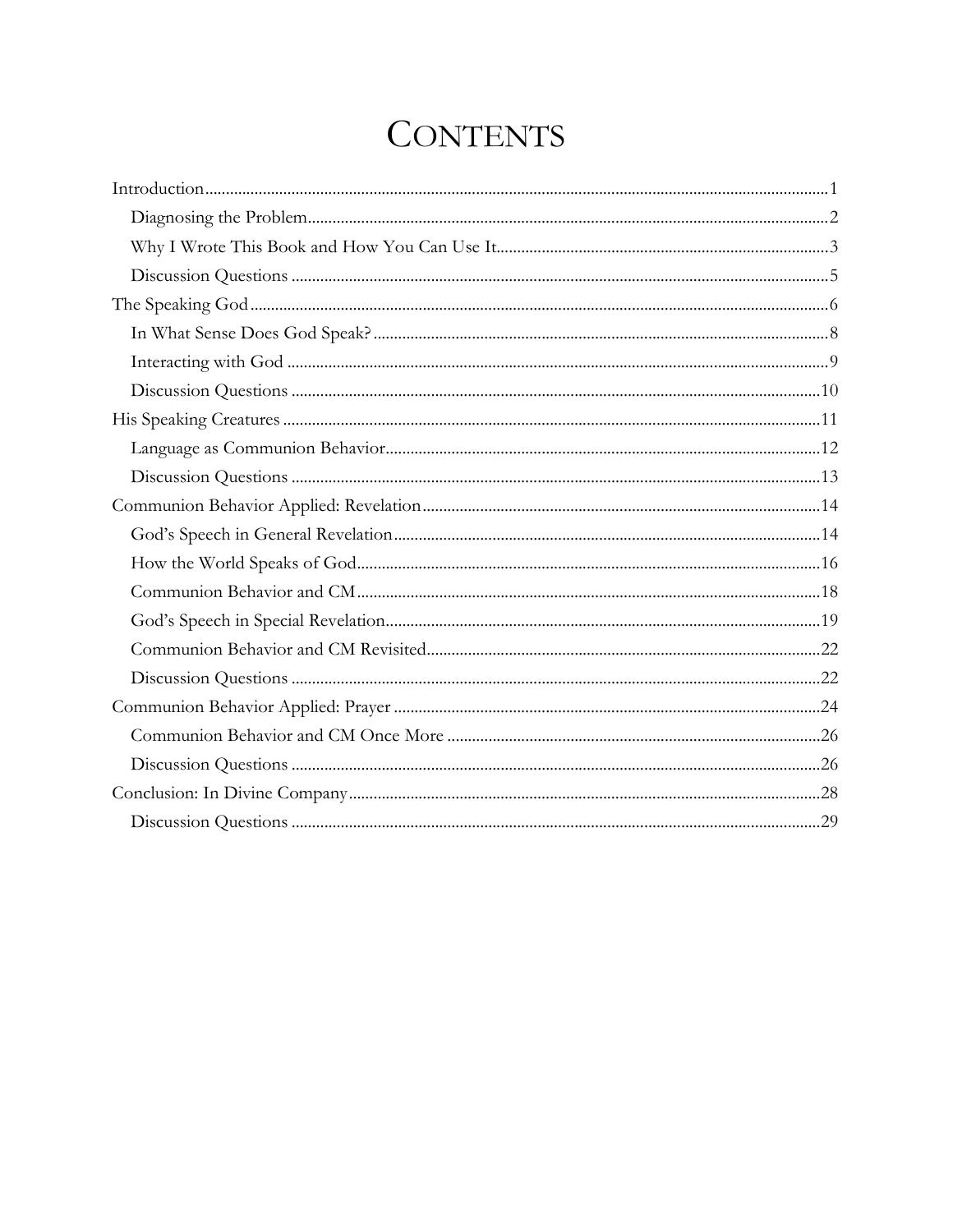### Introduction

I have heard that God is everywhere. I have heard that God is near. But my question is a simpler one: How can I feel him here?

\* \* \*

This is a little book about a big problem. It's a perennial problem, a daily problem, a moment-bymoment problem: our feeling distant from God.

Some years ago, my wife and I were paging through a book entitled Post Secret: Extraordinary Confessions from Ordinary Lives. It's a collection of postcards sent anonymously to the author, each with a confession. The entries range from common to bizarre to inappropriate and flat out incriminating. But one of them has always stuck with me, partly because it nearly brought us to tears. With simple sincerity, the person had written the following confession: "I miss feeling close to God." Could you write the same? I believe all of us could at one time or another.

 Now, let me settle something up front. Our relationship with God is not based on feelings. Feelings are often fickle and even misleading. I can offer an example from my own life. I've struggled with an anxiety disorder for over a decade. Many of the feelings that I experience (hypervigilance, doubt, distrust, and a myriad of physical symptoms) nearly convince me of things that I know are not true: that I'm alone, that I'm on death's door, that I'm helpless and abandoned. But the God of truth runs far deeper than our feelings. He stays the same (James 1:17), even when everything around us seems to be spiraling into chaotic change. Feelings are *not* final; our faith in the truth  $i$ s, because that truth is an eternal person (John 14:6) whose work cannot be undone (Rom. 8:31–39).

 At the same time, our feelings are not irrelevant either. God uses everything we experience to conform us to the image of his Son (Rom. 8:28–29). So, we shouldn't ignore them. Instead, we should measure them against the rod of Scripture and prayerfully discern what they can tell us about the state of our soul and about the spiritual war in which we find ourselves each day.

 In this book, however, I'm thinking not merely about feelings in general, but a specific feeling: the feeling that we are spiritually distant from God. Now, maybe you've felt spiritually close to God before. Maybe, as with most of us, your spiritual closeness to God has gone through peaks and valleys. Or maybe you've never felt close to God. No matter what your situation has been or is, this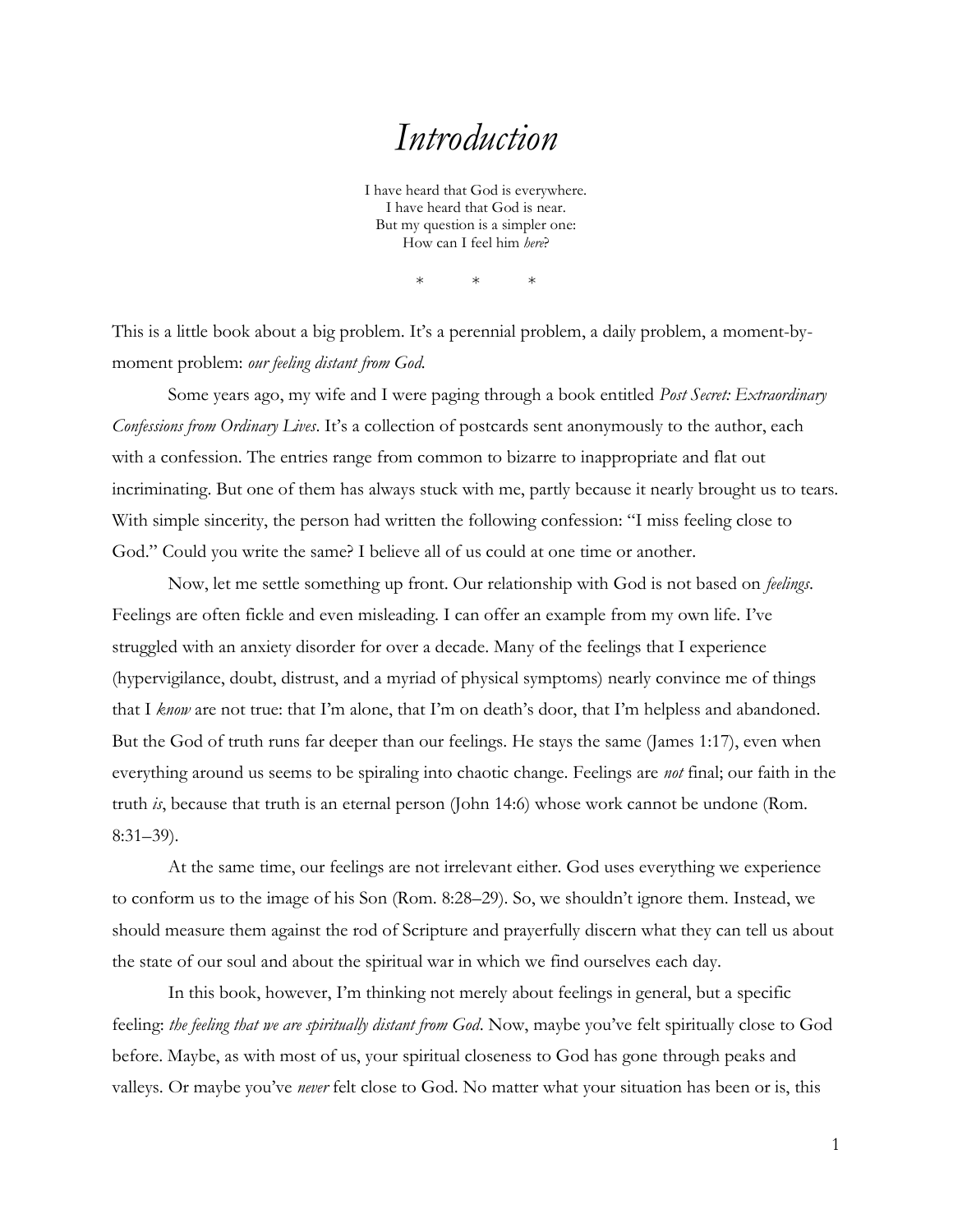little book is for you because all of us long to be close to God. It's our deepest desire because it's at the core of our identity as human beings.

#### Diagnosing the Problem

Let me start by offering a few words about diagnosis. As with any problem, the diagnosis controls the treatment; the *what* of our condition controls the *how* of our response. A misdiagnosis will lead to ineffective or potentially hazardous treatment. A physical example draws this out clearly. If I have flu-like symptoms, I might be diagnosed with a strain of the flu. My treatment would involve rest, an uptake in fluids, and perhaps some Tylenol. But what if my flu-like symptoms were really caused by a tumor putting pressure on my brain stem? (This happened to my late father when he was in his thirties.) The treatment would be drastically different, calling for surgery, radiation or chemo therapy, and a list of other medications. Clearly, in physical situations, the what of our condition controls the *how* of our response.

### The *what* of our condition controls the *how* of our response.

The same is the case in spiritual situations. Unfortunately, in the realm of spirituality, many of us have a pitiable history of misdiagnosing ourselves (or perhaps not letting God do the diagnosing), especially when it comes to our feeling distant from God. For starters, rather than confronting the symptom and searching for a treatment, we seek to avoid or deny it. "I'm not really distant from God; this is just how everyone feels." "I'm just in a funk; I've missed church the last two weeks." "I've been focusing too much on myself lately; I need to find someone else to help. Then I'll feel better." The list goes on and on. Some of these might be true, but they also might be our attempts to sidestep the symptom. If the symptom is there, call your attention to it: "I feel distant from God." Say it out loud. Pull the words out of your soul and let them meet the open air. It might be painful and disconcerting, but we have to start there.

Second, once we acknowledge the symptom, we misdiagnose the problem. The diagnosis is meant to explain what's causing the symptoms, and it suggests how we treat them. If the symptom is feeling distant from God, we must first answer the obvious question embedded *in* the symptom: *am* I distant from God? Are my thoughts and behaviors significantly affected by my personal relationship with him, or am I living as a pragmatic atheist? Can I even say that I have a personal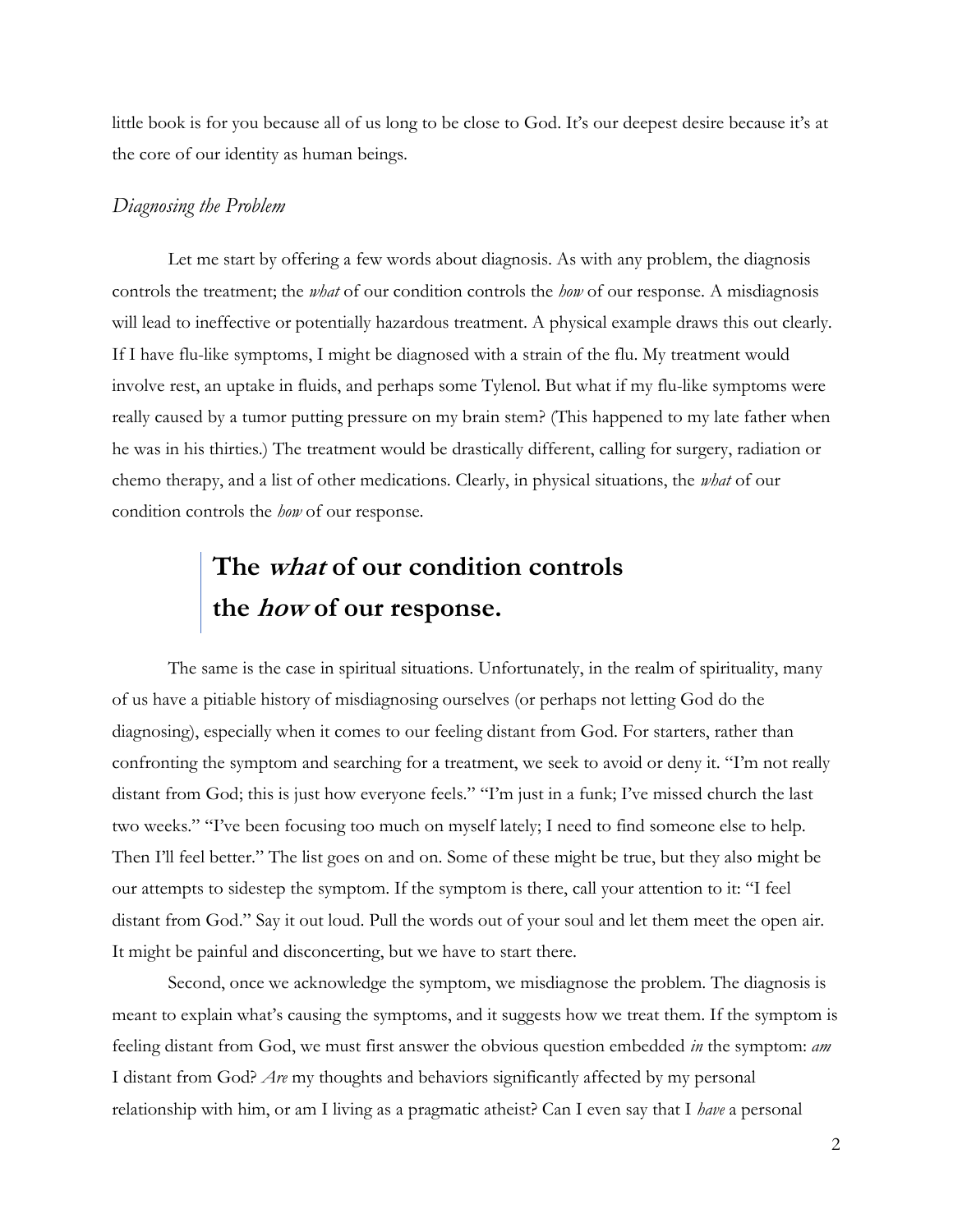relationship with God? If I can say that I do, am I maintaining it or just letting it float off into the background? Be honest. Even if it's embarrassing, be candid. Because your answer to these questions could be pointing you to the diagnosis that I'll discuss here. For now, let's call it communicative malnourishment (CM for short). More on that in a moment.

If we attribute the symptom to something *other* than our spiritual distance from God when that is, in fact, what's causing the feeling, then that will change our treatment and affect the longterm result. Say, for example, that I attribute my feeling distant from God to a chemical imbalance, perhaps a moderate form of depression. For many people, the next step in treatment is consulting with a physician about medication. If the problem lies in the body, then a bodily treatment should do the trick. In fact, you may end up feeling a bit better; perhaps you think about your disconcerting distance from God far less frequently. But the problem hasn't gone away; it's just been quieted. The true cause of the symptom (the problem) remains. And here's the bad news: the symptom will eventually resurface—not because the medication wasn't effective but because the medicine simply wasn't designed to address the problem that you actually have.

Let me say it again: the *what* of our condition controls the *how* of our response. The treatment is always paired with the diagnosis.

# One of the most prevalent causes of our feeling distant from God is communicative malnourishment.

In this book, I'm going to suggest that one of the most prevalent causes of our feeling distant from God is communicative malnourishment (CM for short). I understand this to be an illness of the soul that results from (1) not hearing *from* God and (2) not speaking *with* God. The treatment that I want to explore with you is predictable, I think, but I hope to look at it in fresh ways: (1) following God's voice in Scripture and listening to what the world is saying about him (hearing from God), and (2) praying to the Trinity (speaking with God).

#### Why I Wrote This Book and How You Can Use It

Now, let me be transparent with you. I wrote this little book not because I feel so close to God that I think I have a lesson to offer, but because I'm just like you: I want to feel close to God,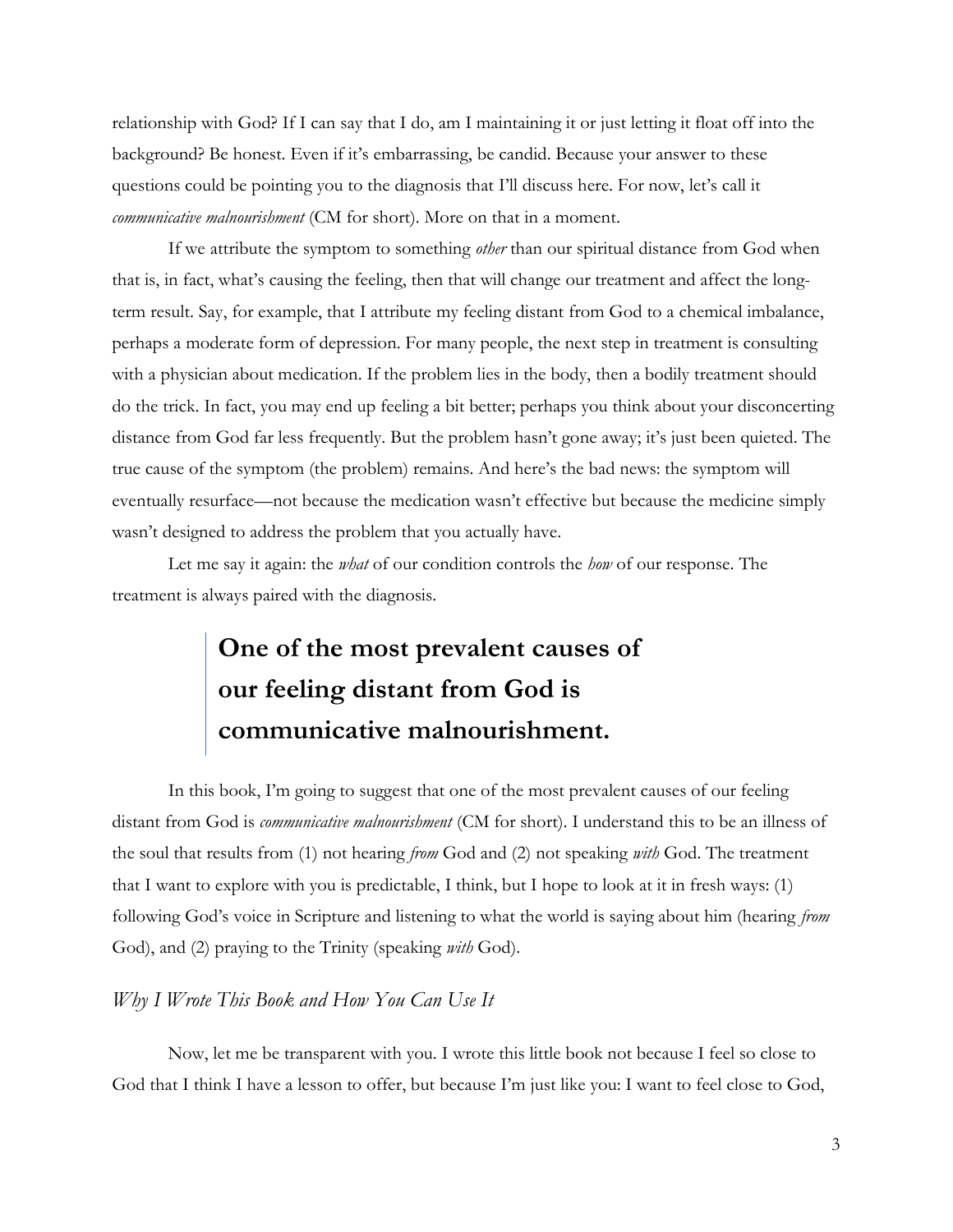too. I live in the same distracting, noise-infused world that you do. I crave a sense of God's presence just as much as anyone. And yet, I know that we can't chase after a *feeling*. As creatures made in God's image, we are custom-built to chase after a *relationship*, a relationship with the Trinity. And this relationship is not all about sentiment; it's about sovereignty, love, and language. But when you put those things together, the sentiment tends to follow. That's what I hope to show you.

 I opened this chapter with a little poem (and do the same for the following chapters). Let me break all the rules of reading poetry and explain what I mean by it.

I have heard that God is everywhere. I have heard that God is near. But my question is a simpler one: How can I feel him here?

Many of us have heard about the doctrine of God's omnipresence: that God is everywhere. We cannot see God or hear an audible voice, but we've been taught since our youth that God is everywhere. It's quite different, however, to say that God is *with me*. To say that God is everywhere is propositional; to say that he is with me is personal. And that's what the last line is getting at: we want to sense God's presence *with us*. We want to feel as if we're not alone, as if God is really *here*, because we know that he is.

 You can best use this book as a conversation starter—not necessarily between you and others (though I hope that happens too), but between you and God. God, after all, is the one you're after, the one with whom you long to grow closer. To that end, I have provided some prayerful discussion questions that you might use to get the conversation going. Feel free to adapt them or discard them based on your preferences. I offer them as suggestions.

 Before we get into the modest content ahead of us, let me be direct with you: this little book isn't meant to be something you *read*; it's meant to be something you *do*. For anything in these pages to be effective, action will be required: routines will need to be created or changed, thought patterns will need to be redeemed by biblical hope, behaviors will need to be shaped by divine speech. Growing closer to God is not an exercise in cognition; it's an exercise in spiritual formation. If you read this book and change nothing in your life, then either I have failed as a writer or you have failed as a responsive reader. All authors hope their readers will change as a result of reading their work. I want to be forthright in saying that *change* is the most important measure of value for this book. So, I encourage you to read and grow, not merely to read and know.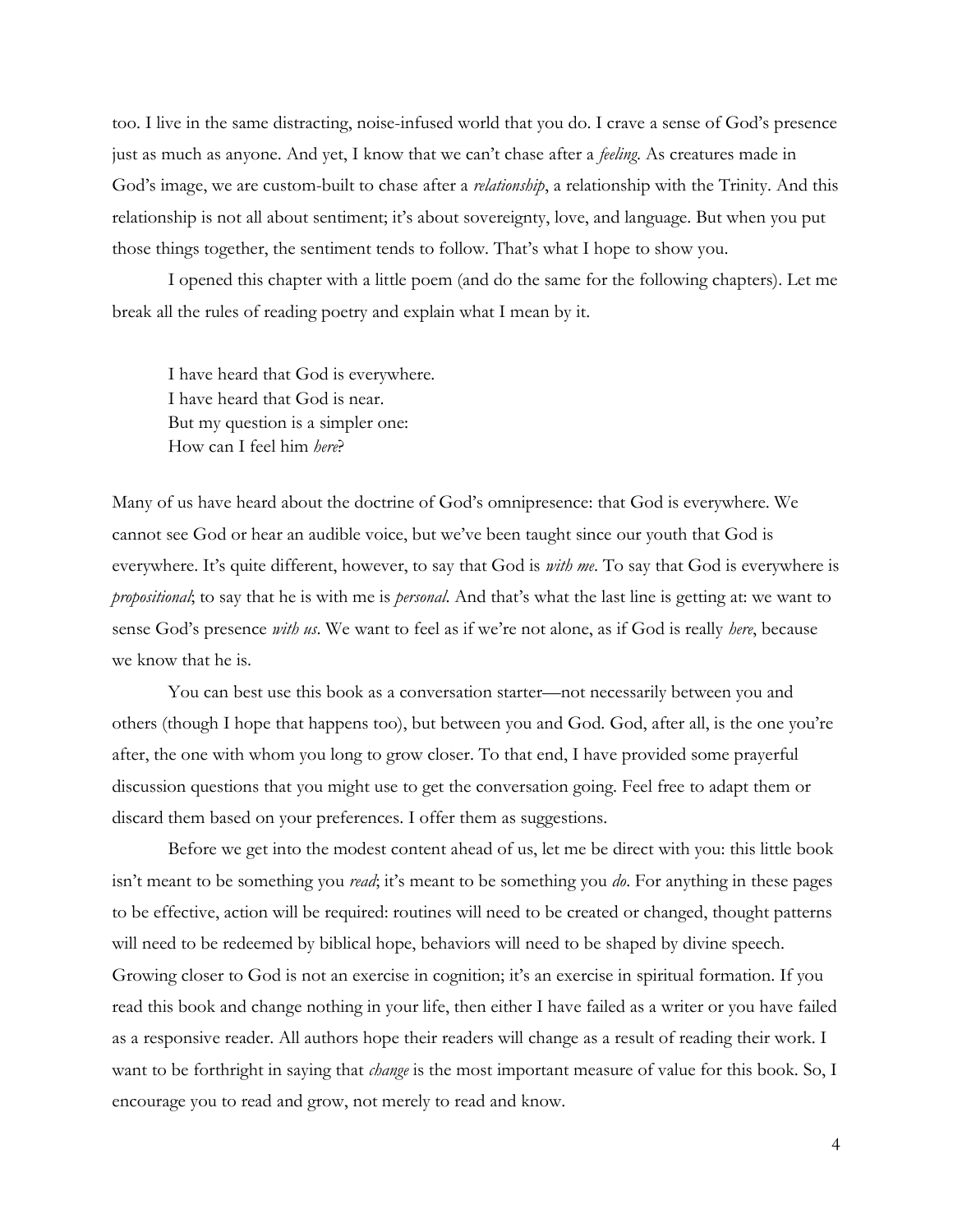### Growing closer to God is not an exercise in cognition; it's an exercise in spiritual formation.

Here's how the book is organized. First, I want to talk about who God is. Then I want to lay out who we are in relation to God. Then I'll introduce language as communion behavior so that we can apply this to (1) our reception of God's revelation (hearing *from* God) and (2) our response to that revelation in prayer (speaking with God). I'll end with some comments about the practicality of God's spoken presence with us, along with a call to believe that we are always in divine company.

#### Discussion Questions

- 1. Would you say that you currently feel close to God? Why or why not?
- 2. Think of a moment when you felt close to God and describe it. What was happening? How were you responding?
- 3. Do you find it difficult to hear from God or speak to him? If so, why? What do you think keeps people from feeling close to God?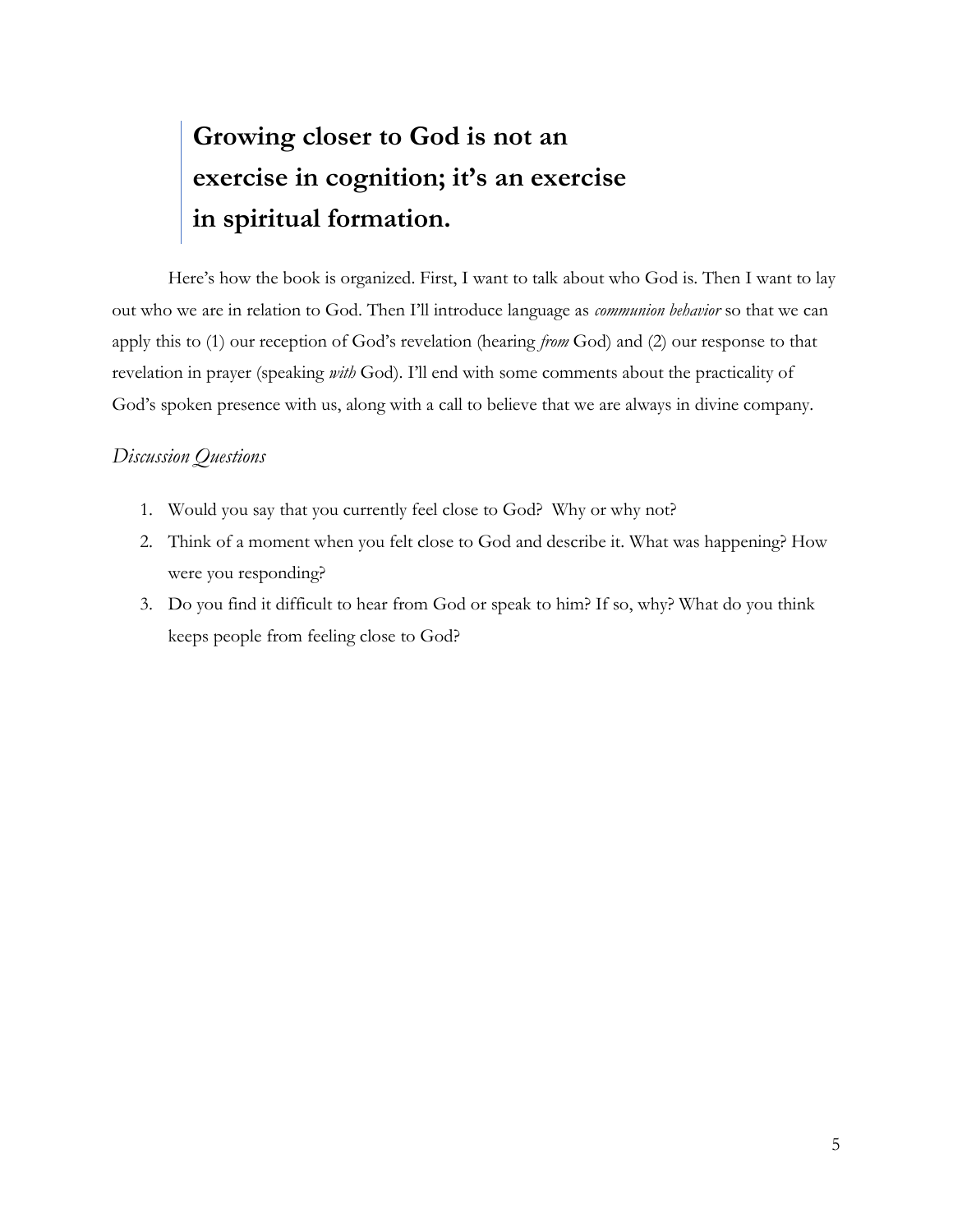# The Speaking God

God is the source of dialogue, The one who utters most. He is the holy trialogue Of Father, Son, and Ghost.

\* \* \*

Who is God? There's no question more basic. It's a question as relevant to us as it was to our fathers, to our fathers' fathers—back beyond remembrance. We must be very careful how we answer, not just because we're talking about the Lord of all things but because our answer will shape how we interact with him.

 At the outset, we must admit our limitations, and say that we can't really define God; we can only describe him.<sup>1</sup> There are many descriptors that theologians have used throughout history, but in this book, I'm going to focus on the phrase *communicative Spirit*. The first word gets at the trinitarian nature of God; the second gets at his essence.

Let's begin with God's essence. God is a Spirit (John 4:24; WCF 2.1). So, many of the adjectives and states we attribute to persons cannot be attributed to him. He has no body, no flesh and blood, no concrete form in space.<sup>2</sup> We cannot sense him physically. He is, in older terminology, incorporeal. For many people today, that's enough to convince them that God is a fairy tale, an outdated myth that needs to be cast off in light of modern thinking. How can we acknowledge and claim to have a relationship with an invisible, three-personed Spirit?

I have a terse answer to that question: *because God is not mute*. God is a communicative being who speaks with himself in three persons and speaks to his creation by way of revelation. This communicative nature of God is utterly critical. The moment we say God does not speak in any recognizable sense is the moment we throw our theology in the wastebasket, along with any hope of relationship. Speech is at the core of who God is, and it's how we come to know him.

 Why do I say this? The fact that God is a Spirit means that nearly all our typical means of having a relationship with him are off the table. In human relationships, corporeality is assumed. When I say hello to my wife, it's assumed that I can see, hear, or touch her. For the most part, my relationship with her demands concrete physicality. Yet, we cannot have this with God as Spirit.

<sup>&</sup>lt;sup>1</sup> Geerhardus Vos, Theology Proper, vol. 1 of Reformed Dogmatics, ed. and trans. Richard B. Gaffin Jr. (Bellingham, WA: Lexham, 2012), 1.

<sup>2</sup> I am for the moment holding off on a discussion of the Incarnation.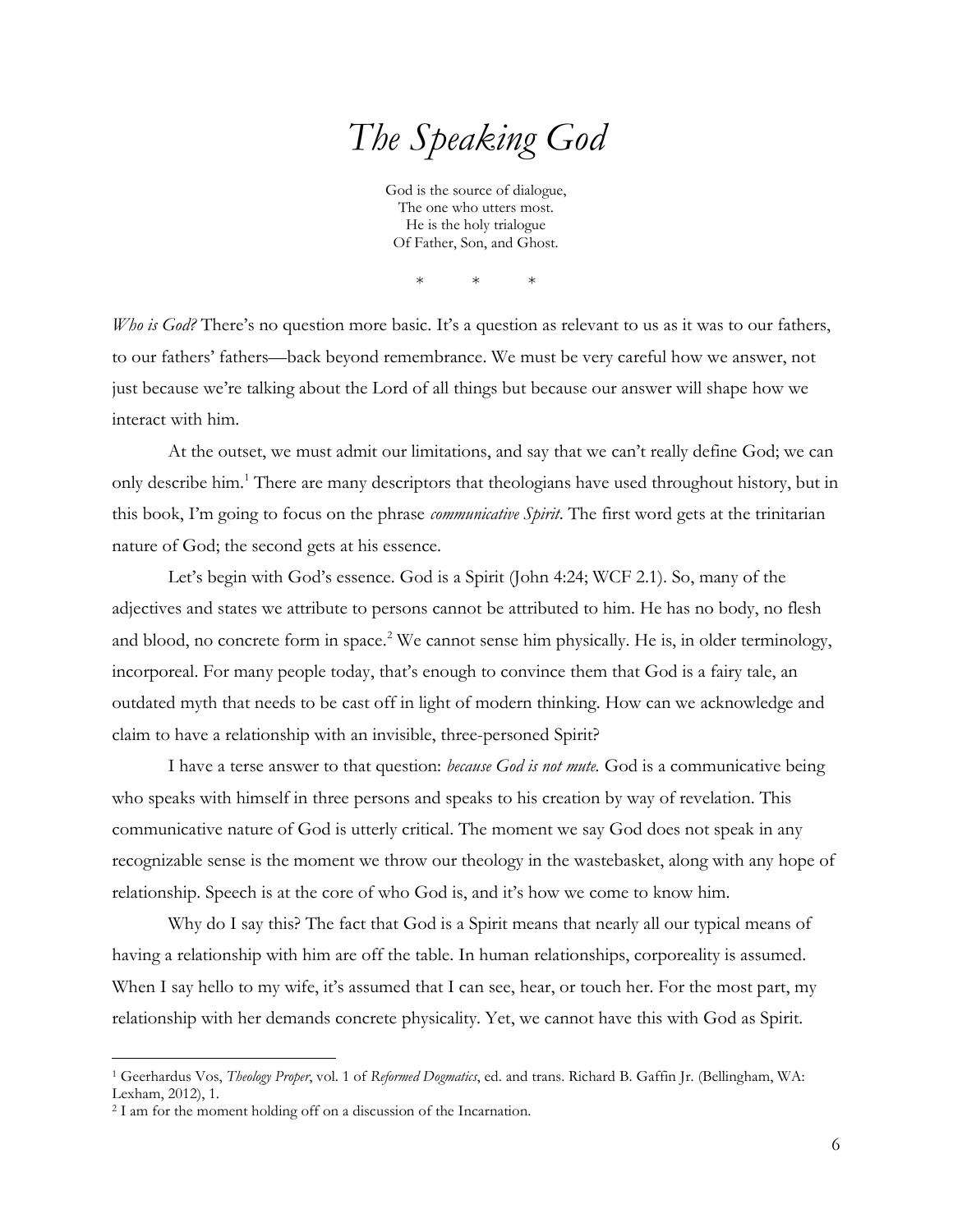While we can sense his presence with us (Gen. 28:16; 2 Chr. 13:12; Isa. 8:10), that's very different from the way in which we sense the presence of other persons.

### Speech is at the core of who God is, and it's how we can have any hope of knowing him.

There's really only one way in which we can have a relationship with a Spirit, and it just so happens that this way is central to who God is and to who we are: speech, language. If we are to have a relationship with a Spirit, there must be communication of some sort from that Spirit, and it must be possible for us to communicate with him. In other words, there must be divine-human dialogue. But for there to be genuine divine-human dialogue, God must be *essentially* communicative; there must be divine-divine dialogue (or, we might say "trialogue"). For our relationship with God to be authentic and eternal, God must relate to us in a way that suits his own unchanging character. And he has, for God speaks to himself in three persons! As my friend and teacher once wrote,

The New Testament indicates that the persons of the Trinity speak to one another. . . . Not only is God a member of a language community that includes human beings, but the persons of the Trinity function as members of a language community among themselves. Language does not have as its sole purpose human-human communication, or even divine-human communication, but also divine-divine communication.<sup>3</sup>

We know that this divine self-communication or speech is part of God's essence because Scripture makes that plain to us. As John Frame has summarized, speech is an essential attribute of God for at least the following reasons:

- 1. Throughout Scripture, God is distinguished from idols because he *speaks* (he is not dumb or mute).
- 2. Throughout the New Testament, the Father is portrayed as the divine speaker, the Son as his Word, and the Spirit as his breath.
- 3. God's speech has divine attributes such as righteousness, faithfulness, eternity, and truth.

<sup>&</sup>lt;sup>3</sup> Vern S. Poythress, In the Beginning Was the Word: Language—A God-Centered Approach (Wheaton, IL: Crossway, 2009), 18. Evidence for this comes from many passages of Scripture, but notably John 1:1–3; 16:13–15; and Jesus's high priestly prayer in John 17.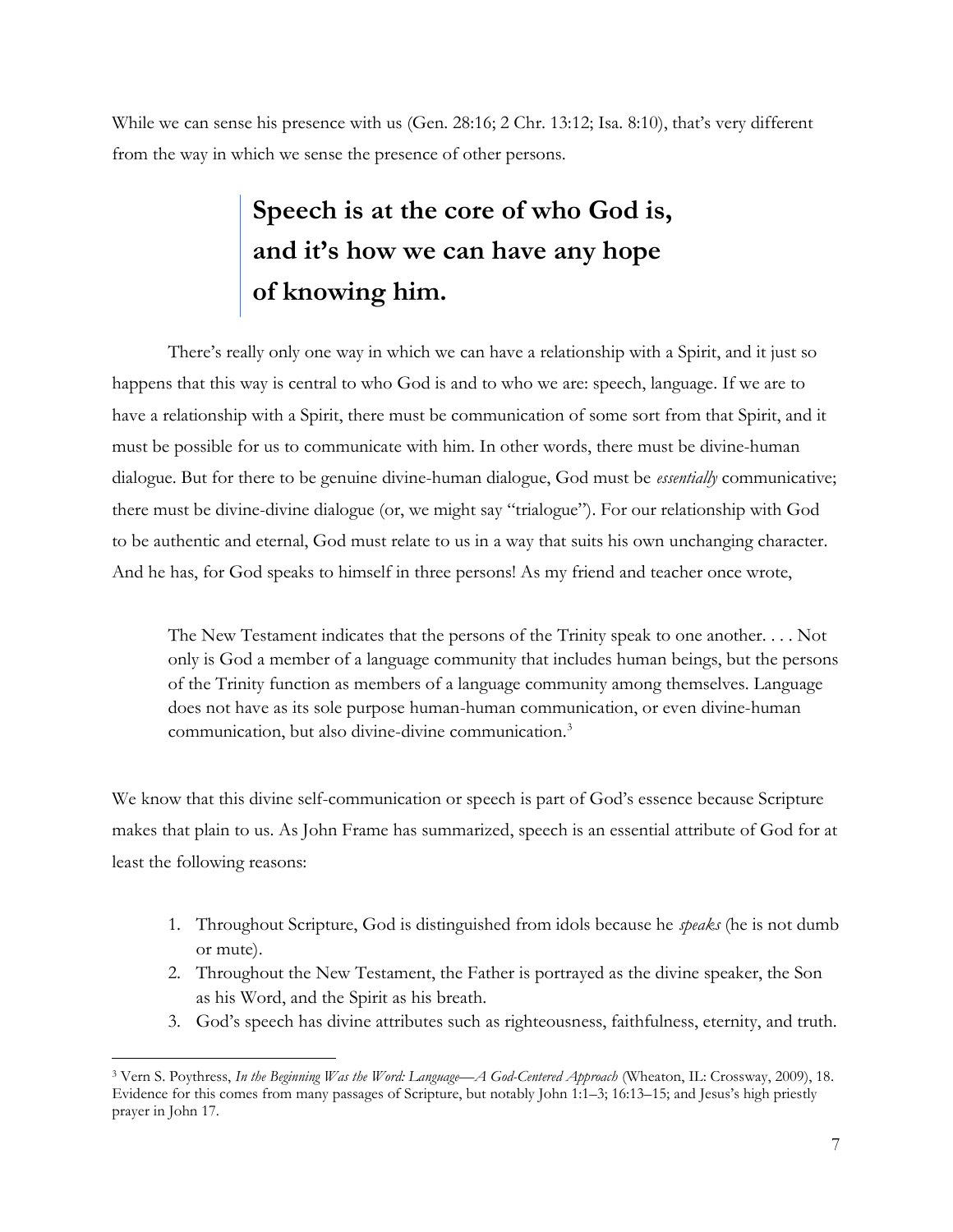- 4. God's word is an object of worship.
- 5. God's word is his self-expression.<sup>4</sup>

As an essential divine attribute—something that is part of God's unchanging character—speech opens the door for our communion with God as Spirit.

Another way of putting this would be to say that for us to have a communicative relationship with God, he must have a communicative relationship with himself. He must speak with himself if he is to speak with us. The primary reason for this is that if God did not speak with himself, then when he spoke to us he would be using a medium that doesn't represent the fullness of who he is. We would not, in that sense, *really* be engaging with God as he is.

### For us to have a communicative relationship with God, he must have a communicative relationship with himself.

So, God is a Spirit who communicates with himself, and that's what sets the stage for him communicating with us. That, in short, is what I mean by saying that God is a *communicative Spirit*. But this naturally leads to other questions.

#### In What Sense Does God Speak?

 $\overline{a}$ 

 Most people would immediately ask, firstly, how God speaks to himself, and, secondly, how he speaks to us. Regarding the latter, we don't hear a divine voice as we walk through the grocery store aisles, nor do many people come home at the end of the day and say, "God, let me tell you about what happened at work." What sort of speech are we talking about when we say that God speaks to us? We'll take up that question in the later chapters. For this chapter, let's focus on the way in which God speaks with himself.

God speaks with himself in a language of love and glory. The persons of the Godhead "speak" to each other in the sense that the Father, Son, and Holy Spirit express love and glory toward one

<sup>4</sup> John M. Frame, Systematic Theology: An Introduction to Christian Belief (Phillipsburg, NJ: P&R, 2013), 522.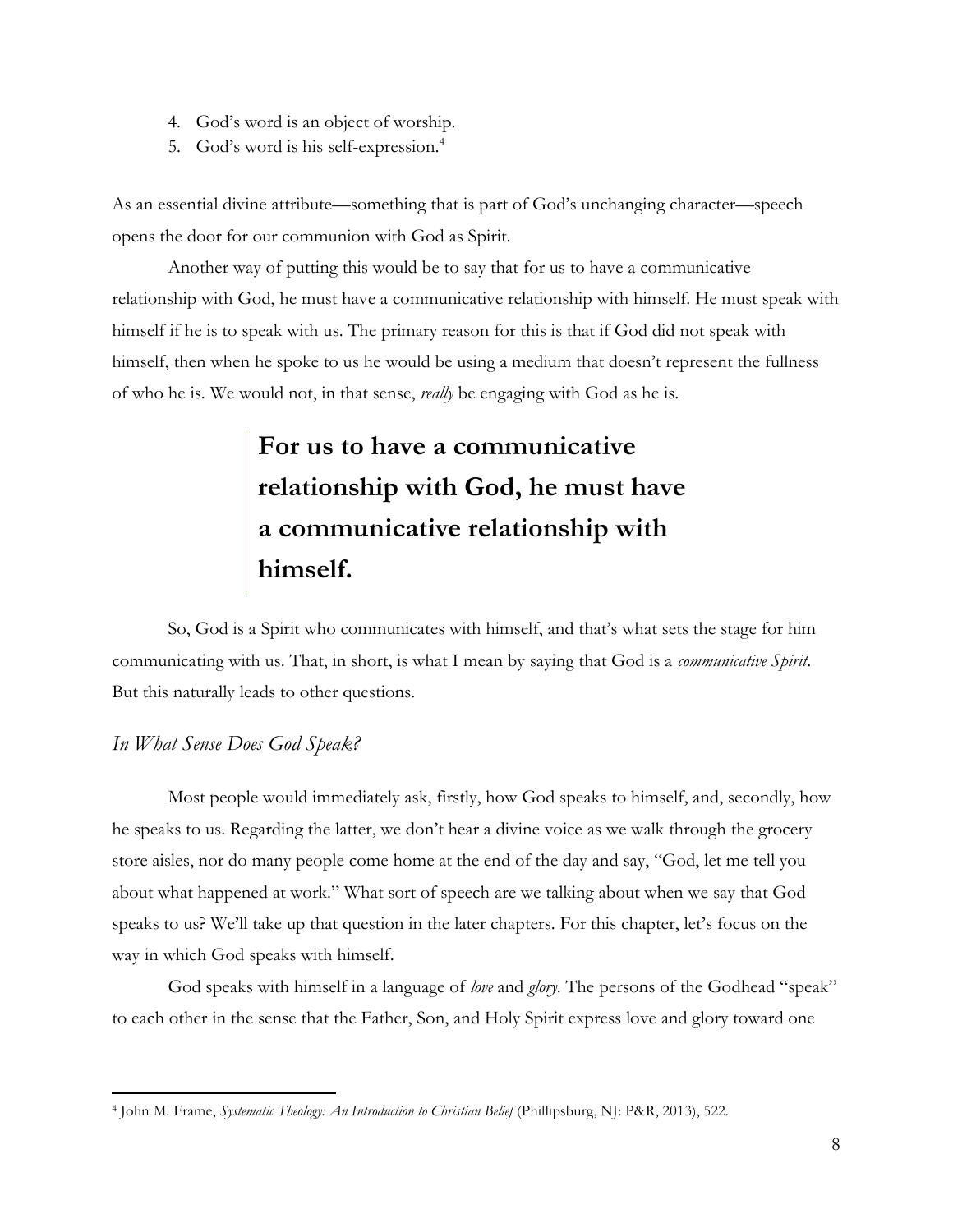another without end. We can safely infer this from what we know about God in the New Testament.

The Father expresses love toward the Son and shows him all that he does (John 5:20). The Son expresses love toward the Father and obeys his commands to perfection, just as he instructs his followers to do (John 14:15, 21, 23). And Paul's ode to holy love (1 Cor. 13:1–13) is bound to the third person of the Trinity as the fruit of the Spirit (Gal. 5:22–23), who expresses love toward the Father and the Son. As Abraham Kuyper put it, "the Love-life whereby these Three mutually love each other is the Eternal Being Himself. . . . The entire Scripture teaches that nothing is more precious and glorious than the Love of the Father for the Son, and of the Son for the Father, and of the Holy Spirit for both."<sup>5</sup>

The persons of the Trinity also speak to one another in a language of glory. In John 17:5 Jesus says, "glorify me in your own presence with the glory that I had with you before the world existed." In the preceding chapter, he proclaimed that the Spirit also glorifies him (John 16:14). So, the Son certainly receives glory from the Father and the Spirit, and yet Jesus tells us that he longs for the Father to glorify him so that he can glorify the Father (John 17:1). And the reason the Son is glorified is that he gives life to all men who are dead in sins and trespasses (Rom. 6:11), and this life is none other than "the Spirit of life" (Rom. 8:2, 6), who is the Spirit of Christ (Rom. 8:9). Therefore, we can say that the Spirit shares in the glory of the Son as life-giver.

This divine exchange of love and glory is the highest form of communication: it is a holy and eternal trialogue fostering unbroken fellowship, and it can be such precisely because the persons are distinct and yet united: one essence in three persons.

This eternal language of love and glory is what I have in mind when I say that God eternally "speaks" to himself. It is language of a higher order. Some have seen fit to call it "a type of language."

#### Interacting with God

 $\overline{a}$ 

Now, if God is a *communicative Spirit* who speaks with himself in a language of love and glory, then this tells us how we're going to interact with him as creatures made in his image (Gen. 1:27). We're going to interact with God through language, which is what I call *communion behavior*. This should bring to mind what we noted earlier: that in order to grow closer to God, we must both

<sup>&</sup>lt;sup>5</sup> Abraham Kuyper, *The Work of the Holy Spirit*, trans. Henry De Vries (Chattanooga, TN: AMG Publishers, 1995), 542.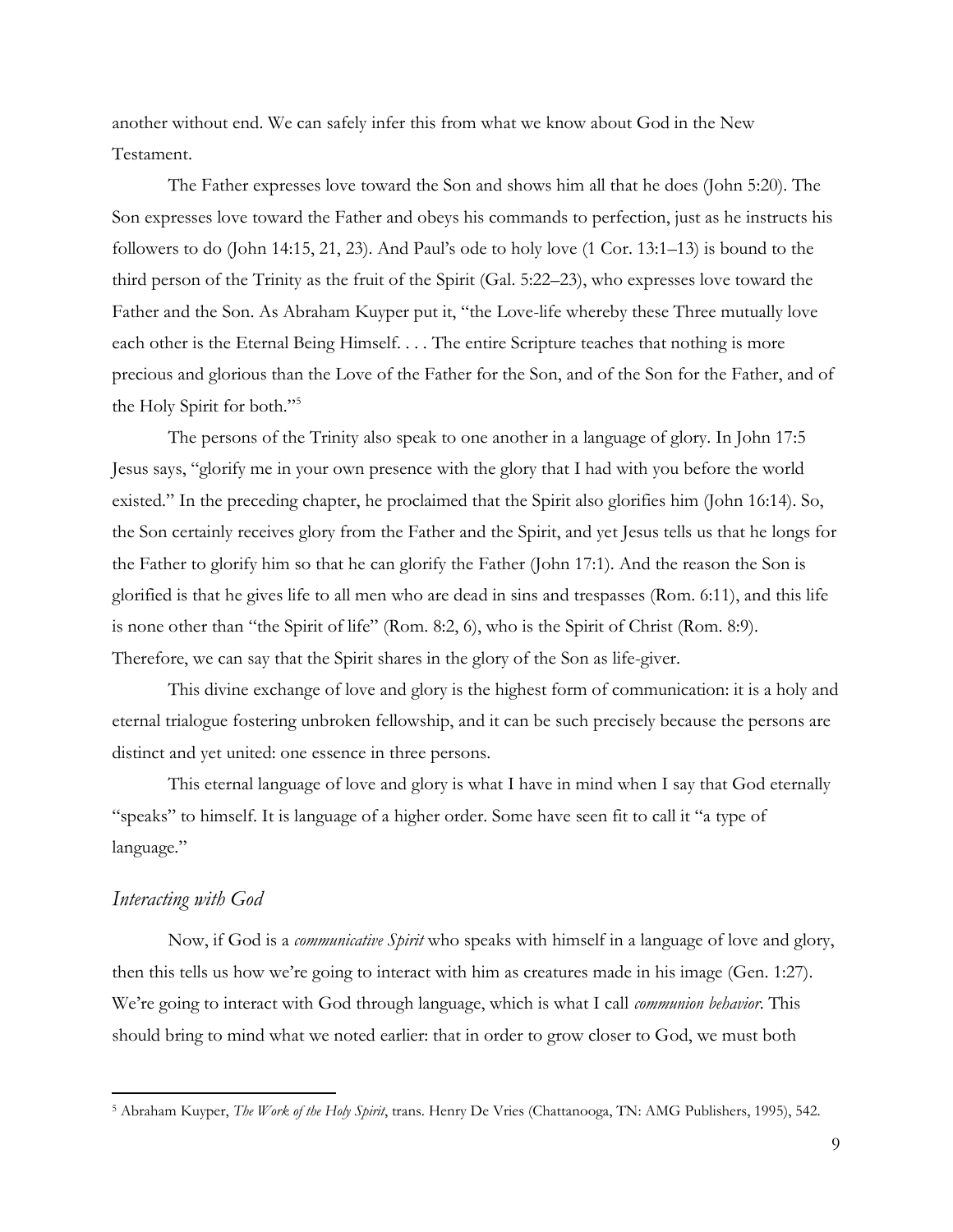speak to him and hear from him. And we can do this because we are made in God's speaking image. That takes us to the next chapter.

#### Discussion Questions

- 1. Why is it important to know who God is?
- 2. Why is it difficult for people to engage with God as a Spirit?
- 3. Is it comforting to know that speech is an essential attribute of God? Why or why not?
- 4. Does viewing God as a communicative Spirit change the way you might talk about God with non-Christians? If so, how?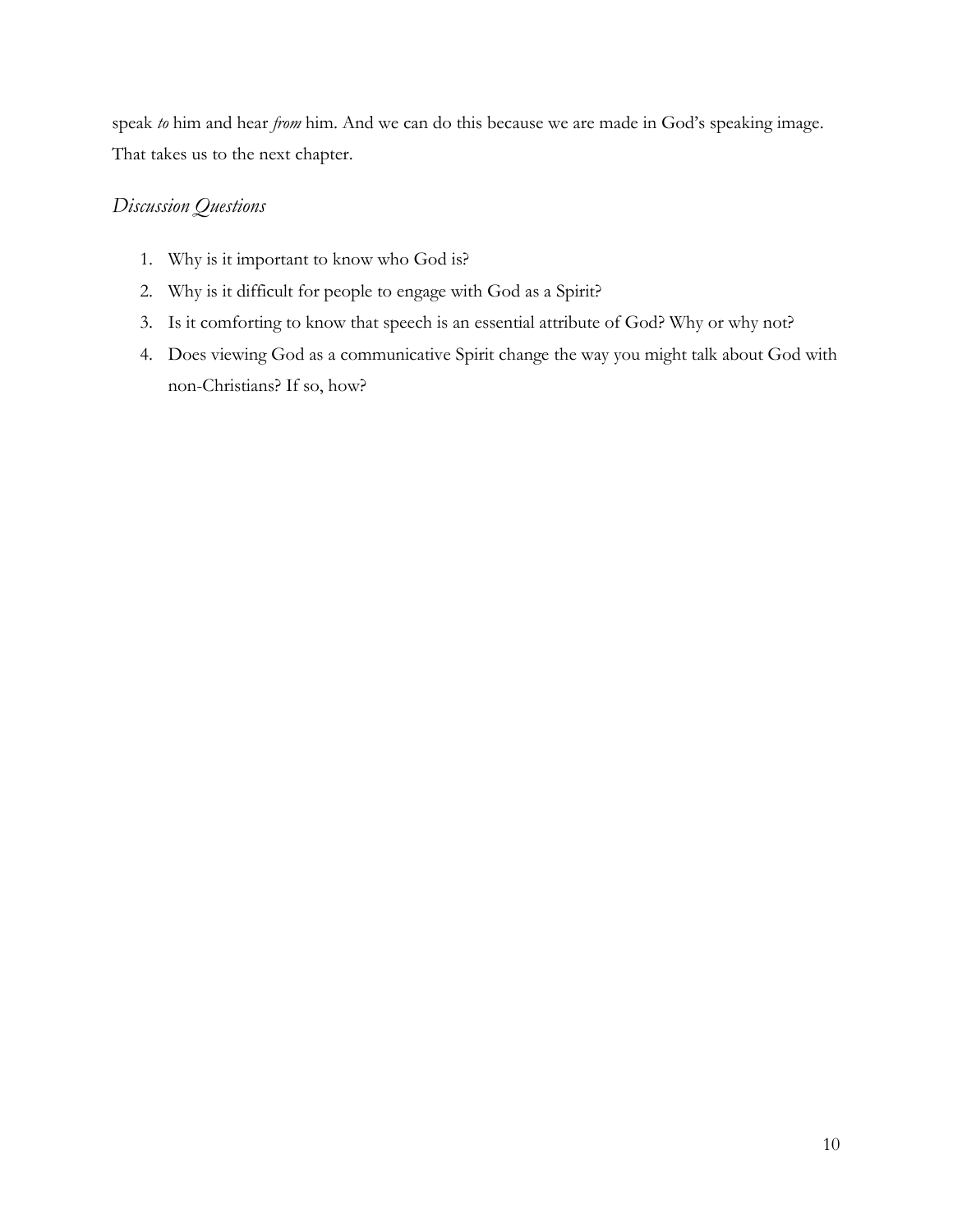# His Speaking Creatures

He said that we might say. He spoke that we might hear. But we fall into disarray With a sinful tongue and ear.

\* \* \*

I have suggested that God is a *communicative Spirit* and that language is central to who God is. It's also central to who we are. When God made us, he created us in his image. What does that mean, exactly?

There are many answers to that question. Most commonly, theologians have said that we image God in our ability to know things, to act morally, and to be holy. We also image God in the sense that we are *relational*. God relates to himself in three divine persons; we relate to each other as separate, created persons. There is a large gap between what we mean by "person" with reference to God verses ourselves, but there is also overlap. We rely on that overlap to engage with God.

Yet, I believe there's a simpler take on what it means for us to be made in the image of God. Geerhardus Vos (1862–1949) put it this way: "That man bears God's image means much more than that he is spirit and possesses understanding, will, etc. It means above all that he is disposed for communion with God, that all the capacities of his soul can act in a way that corresponds to their destiny only if they rest in God."<sup>1</sup> "Disposed for communion"—that's the phrase I want us to think about for a moment. We are creatures made for interpersonal communion with the Trinity: that's what it means to be made in God's image. We long for communion with this three-personed, communicative Spirit.

> We are creatures made for interpersonal communion with the Trinity: that's what it means to be made in God's image.

<sup>&</sup>lt;sup>1</sup> Geerhardus Vos, Anthropology, vol. 2 of Reformed Dogmatics, ed. and trans. Richard B. Gaffin Jr. (Bellingham, WA: Lexham, 2014), 13.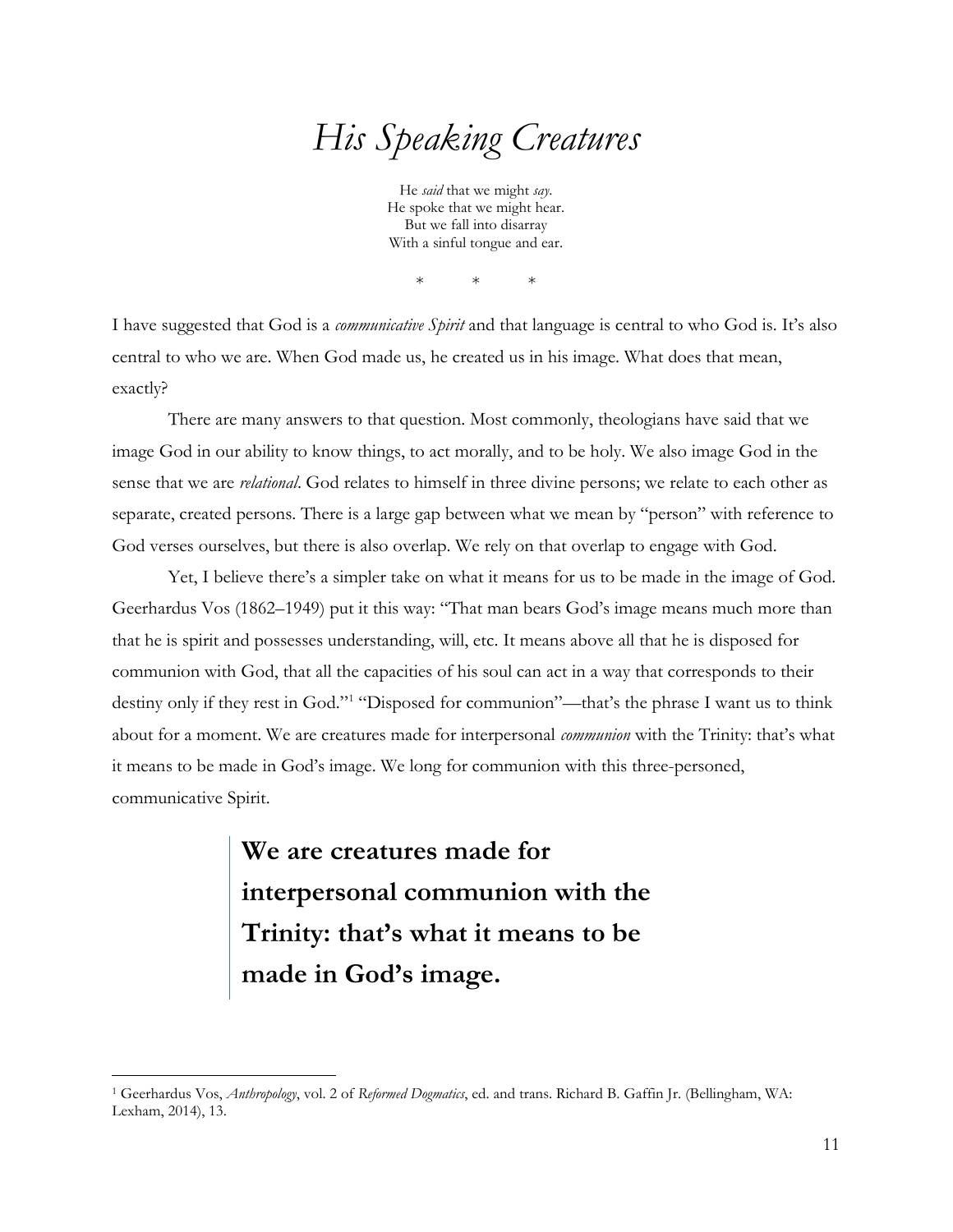Now, how do we have communion with a communicative Spirit? We communicate! We use language. Language is what binds us in relationship with God: we hear him speak (in Scripture) and we speak back (in prayer). It is for this reason that I consider language to be *communion behavior*. Let me explain what I mean by this. $2^2$ 

#### Language as Communion Behavior

 $\overline{a}$ 

As the previous chapter introduced, I believe that language is (1) an interpersonal, trinitarian behavior amongst the Father, Son, and Holy Spirit, whereby they express mutual and intimate love and glory towards one another; (2) an image-bearing human behavior that has the goal of (a) drawing persons into fellowship with God and (b) drawing persons into fellowship with each other. Communion behavior can be either verbal or nonverbal. Verbal communion behavior would be the use of written or spoken language to foster communion or fellowship between God and humanity or between human persons. Nonverbal communion behavior would be any other communicative behaviors (aside from written and spoken language) that serve the purpose of drawing people into more intimate fellowship with God or with each other. This view of language makes sense, given that "one of the purposes of language—in fact, a central, predominant purpose—is to be a vehicle for personal communication and communion between God and human beings."<sup>3</sup>

Now, language, as communion behavior, must be understood on two levels. First, communion behavior is something that can be properly ascribed to the Trinity. As we already noted, the Father, Son, and Holy Spirit mutually love and glorify one another in perpetuity.<sup>4</sup> This mutual expression of love and glory among the divine persons is a kind of language, though it certainly surpasses our understanding as limited creatures, and we have to keep a few things in mind when we think of communion behavior on the creaturely level. For starters, as I've written elsewhere, we use communion behavior to grow closer together to God and one another, but God simply *is* communion. The divine persons do not need to grow closer to one another because they are perfectly united in one essence. Also, while the divine persons love and glorify one another eternally, our goal in using language is not to glorify one another, but to glorify God.

<sup>&</sup>lt;sup>2</sup> For an introduction to language as communion behavior, see The Speaking Trinity & His Worded World: Why Language Is at the Center of Everything (Eugene, OR: Wipf & Stock, forthcoming). You can also reference "Closing the Gaps: Perichoresis and the Nature of Language," Westminster Theological Journal 78, no. 2 (Fall 2016): 299–322; and "Words for Communion," Modern Reformation 25, no. 4 (August 2016): 5–8.

<sup>&</sup>lt;sup>3</sup> Vern S. Poythress, In the Beginning Was the Word: Language—A God-Centered Approach (Wheaton, IL: Crossway, 2009), 38.

<sup>&</sup>lt;sup>4</sup> John M. Frame, Systematic Theology: An Introduction to Christian Belief (Phillipsburg, NJ: P&R, 2013), 522–23.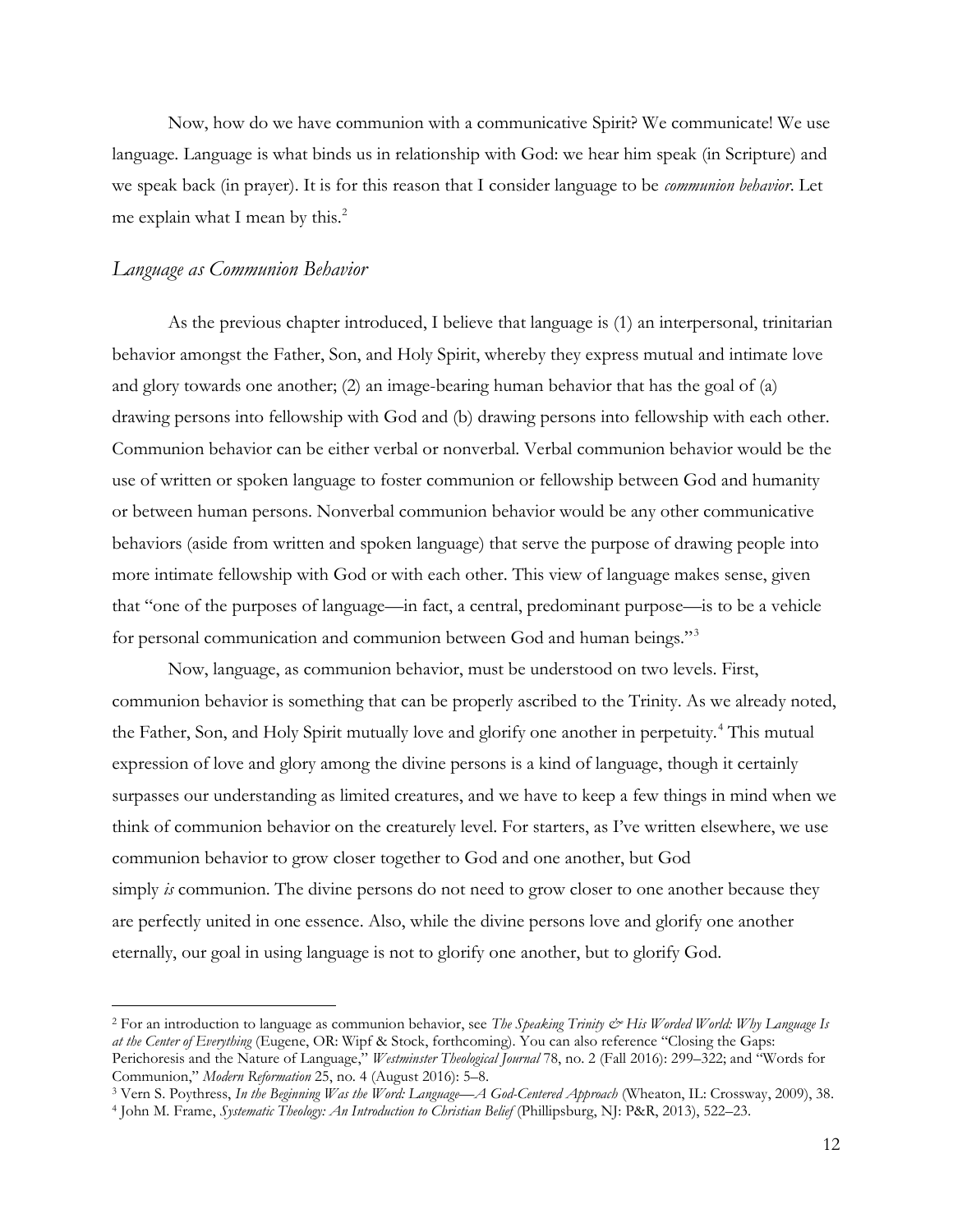Second, communion behavior is an image-bearing behavior. It is something God has endowed us with as creatures made in his image and likeness (Gen. 1:27). That's why language, for me, pairs well with Vos's understanding of the image of God. Communion behavior (language) is at the center of our being "disposed for communion" with the Father, Son, and Spirit. In other words, we use communion behavior because we are creatures built for communion with the selfcommuning God.

 Now, I said before that this is a little book about a big problem. So let's get back to that problem, our feeling distanced from God. I believe that this feeling is often the effect of what I called communicative malnourishment or CM. CM can be understood as a pattern or habit of (a) not hearing the voice of the communicative Trinity in Scripture and (b) not addressing God in prayer. In other words, CM is a problem in our use of communion behavior. When we don't hear God's voice or speak to him in prayer, we become spiritually feeble and anemic. We feel isolated from God, surrounded by a dull spiritual silence, like a lone flower in the desert, unmoved by the wind.

# CM can be understood as a pattern or habit of (a) not hearing the voice of the communicative Trinity in Scripture and (b) not addressing God in prayer.

 CM is a problem that every Christian encounters from time to time. No one has a perfect devotional or prayer life, so all of us are susceptible to contracting this illness. The good news is that there is an unchanging cure. You and I don't have to live with CM indefinitely. We don't have to feel distanced from God forever. We can recover the vitality of our relationship with God and grow closer to him. The medicine, as you might guess, is found in our use of communion behavior (language). The next two chapters suggest what this looks like more specifically.

#### Discussion Questions

- 1. In what ways do you think we are made in God's image and likeness?
- 2. How might it help to view language as communion behavior?
- 3. What challenges face you in using communion behavior to engage with God?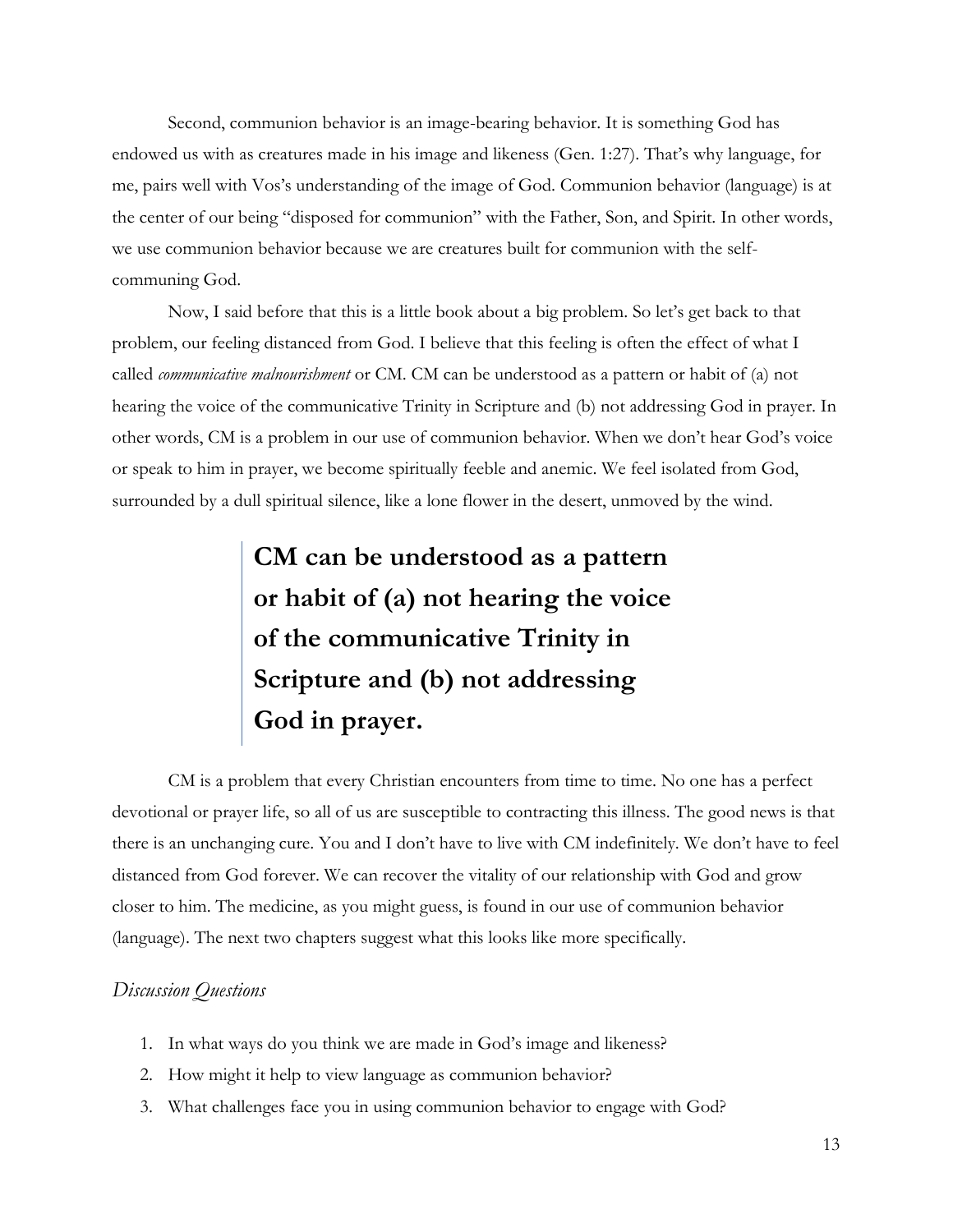# Communion Behavior Applied: Revelation

God spoke a world that speaks to us; He makes his greatness heard. Matter and time, from dawn to dusk, Stands strong upon his Word.

\* \* \*

This chapter addresses the first part of CM: our failure to hear the voice of the Trinity. To understand the nature of this problem, we have to know something about *revelation*. Theologians distinguish two types of revelation: general and special. I want to suggest that God "speaks" through both, albeit in different senses.

#### God's Speech in General Revelation

General revelation, sometimes called natural revelation, is typically understood as "the knowledge that God conveys to human beings through nature. It is also called general revelation because it comes to all mankind and through all the experiences of human life."<sup>1</sup> Herman Bavinck writes,

Throughout the Bible we are taught a general revelation. God's revelation began in creation and continues in the maintenance and governance of all things. He reveals himself in nature all around us, displays in it his eternal power and divinity, and in blessings and judgments alternately shows this goodness and wrath (Job 36; 37; Ps. 29; 33:5; 65; 67:7; 90; 104; 107; 145; 147; Isa. 59:17–19; Matt. 5:45; Rom. 1:18; Acts 14:16–17). He reveals himself in the history of nations and persons (Deut. 32:8; Ps. 33:10; 67:4; 115:16; Prov. 8:15, 16; Acts 17:26; Rom. 13:1). He also discloses himself in the heart and conscience of every individual (Job 32:8; 33:4; Prov. 20:27; John 1:3–5, 9, 10; Rom. 2:14, 15; 8:16.<sup>2</sup>

General revelation encompasses every particle of God's creation. There is no part of God's world that does not reveal something of his character. The breadth of this revelation is captured by Paul in Romans 1 when he says that God's eternal power and divine nature have been clearly revealed simply "in the things that have been made" (Rom. 1:20)—that is, in everything.

<sup>&</sup>lt;sup>1</sup> Frame, Systematic Theology, 537.

<sup>&</sup>lt;sup>2</sup> Herman Bavinck, Prolegomena, vol. 1 of Reformed Dogmatics, ed. John Bolt, trans. John Vriend (Grand Rapids, MI: Baker Academic, 2003), 310.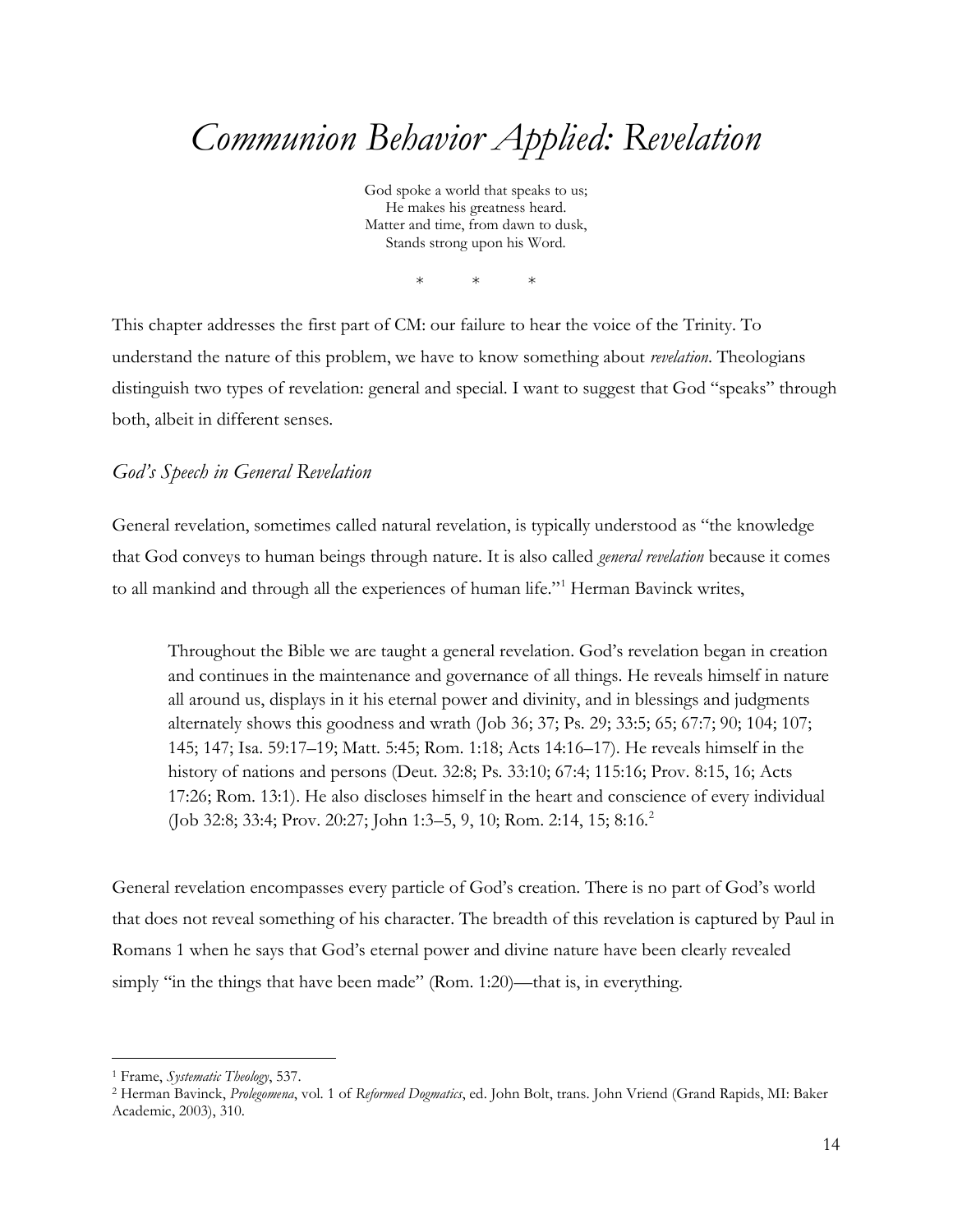It is in this sense that all of reality "speaks" about God. All of creation has something to say about the character of its maker. My favorite text in this regard is Psalm 19:1–4.

The heavens declare the glory of God, and the sky above proclaims his handiwork. Day to day pours out speech, and night to night reveals knowledge. There is no speech, nor are there words, whose voice is not heard. Their voice goes out through all the earth, and their words to the end of the world.

We live in what I have called a *worded world*, a world that everywhere reveals something about the God who made it, a world that, in a sense, "speaks" about God. And here's the most gripping part of it all: the speech never stops. God is *always* speaking to his image bearers through what he has made. This is not the same way in which God speaks to us in Scripture, since it is not a direct verbal address. But it is nevertheless true. Creation speaks.

## We live in what I have called a worded world, a world that everywhere reveals something about the God who made it, a world that, in a sense, "speaks" about God.

 The trick, of course, is learning to interpret it, to hear it. How can we interpret the "speech" of general revelation? For starters, we have to look at creation through the lens of special revelation (Scripture) in order interpret it faithfully. Apart from the saving revelation of Christ, we're all blind. We won't see God in creation, but neither will we see anything else, because we've not been given the eyes to see it (Isa. 6:9–10; Matt. 13:15–16). Once we have been given new eyes by the work of the Spirit, we can take any part of the world and trust that God is revealing a host of things about himself there, even his triune nature.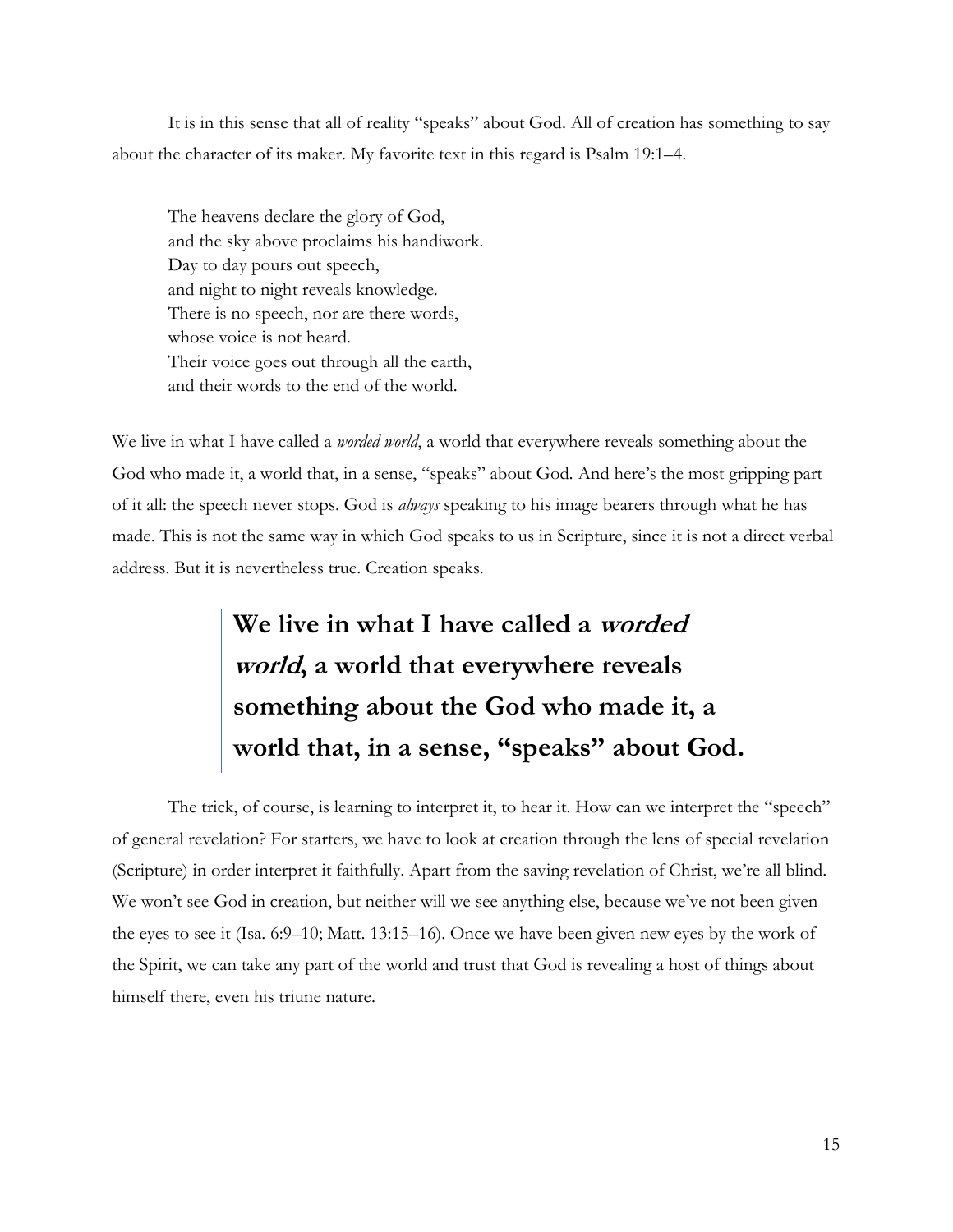#### How the World Speaks of God

 $\overline{a}$ 

 Take, for example, the old American Beech trees that grow outside one of the buildings where I work. These trees are strong and stable; their roots spread out hundreds of feet, gripping the earth. On windy days, their tops, soaring eighty feet into the air, bend and turn. Yet, the enormous trunks keep each tree in place. I've knocked on the base of one with my knuckles, feeling its hardness. Each tree is a piece of the world, a *particle*, we might say. Each one is a definite thing.<sup>3</sup>

Yet, each tree is also still growing, aging, and changing. Nutrients still work their way into the pith (or heart) of each tree. The rain and sunlight continue to affect the soil and leaves. At the very tops of some of the trees, there is a limb or two that is bare and dying (for trees die from the top down). Each tree ages with the passing of dawn, daylight, and dusk. And throughout the seasons, the leaves will change colors, fall to the ground, and new leaves will emerge through buds as spring follows a cold, white winter. Each tree is not just a particle (a piece of the world), but a *wave*. Each one is active and dynamic, ever moving.

Lastly, each of the beech trees has a relationship with its surroundings. The roots of each tree are woven throughout the homes of worms and other insects that reside in the soil. Each tree provides a series of homes or shelters for small animals such as squirrels and orioles. Each tree gives off oxygen when it uses energy from sunlight to produce glucose from carbon dioxide and water. So, each tree contributes to the surrounding atmosphere. Each one is part of a *field* of things, a network of relationships.

The particle, wave, and field perspectives that we have just used for these beech trees are all present simultaneously. Through each perspective, we perceive each tree as a particle, wave, and field, but we might choose a different perspective at any given moment. The three perspectives are of the one tree.

Where do these perspectives come from? Some people might say, "Well, humans just made them up. We all can choose how we see the world. Why bother asking how we have come to see it in a certain way?" I guess I'm more curious, and maybe you are, too. Like a child, I want to know  $wby$ . Because all of creation "speaks" of God, we can ask why these perspectives exist and what they reveal about God's character.

<sup>&</sup>lt;sup>3</sup> The particle, wave, and field perspectives were introduced by Kenneth L. Pike in *Linguistic Concepts: An Introduction to* Tagmemics (Lincoln, NE: University of Nebraska Press, 1982). They have been linked to the Trinity by Vern Poythress in In the Beginning Was the Word, 56–59.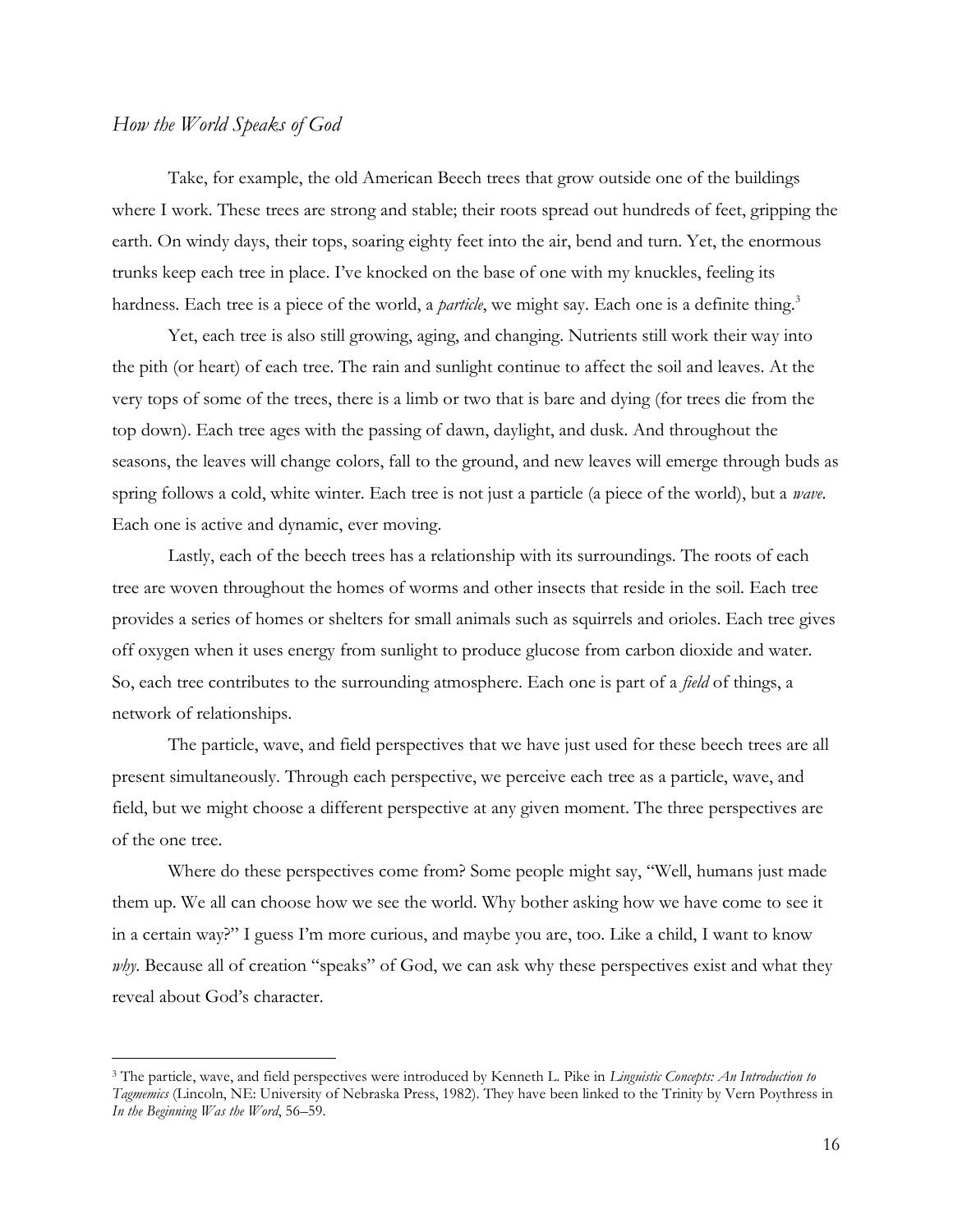In general, they exist to reveal something about God (Rom. 1) and to glorify him as part of creation (Ps. 19:1–4). Atheists and agnostics would disagree, but they will not have an answer as to why such things exist because their worldview has no room for a purposeful, communicative Spirit. In terms of what they reveal about God's character, I believe they reveal God's trinitarian nature.

The particle perspective—our ability to see each element in the world as a discrete thing—is rooted in God the Father, who is stable and immoveable. In him, says James, there is no "variation or shadow due to change" (James 1:17). The stability and discreteness we see in the world is a reflection of the ultimate stability and sovereignty of the Father.

### The stability and discreteness we see in the world is a reflection of the ultimate stability and sovereignty of the Father.

The wave perspective—our ability to see each element in the world as active and dynamic is rooted in God the Son, who is ever living and active as the eternal Word of the Father (John 1:1; Heb. 4:12). All movement is reflective of him.<sup>4</sup>

The field perspective—our ability to see parts of the world in complex and interdependent relationship—is rooted in the Holy Spirit, who is the bond of love for the Father and Son. The Spirit is the field or context for divine relationship.

And because the Father, Son, and Spirit share the same essence and interpenetrate one another, the particle, wave, and field perspectives are also united and penetrate one another. There is threeness amidst oneness, unity in diversity. So, my perception of the American Beech trees is reflective of the Trinity. The world, as comprised of particles, waves, and fields, "tells" me that God is trinitarian, one essence in three persons, and that his nature is embedded in what he has made, even in the trees.

All other parts of creation reveal something about the character of God. We just need to be thinking about Scripture and God's revealed character when we consider a part of creation. The concrete sidewalk speaks of God's faithfulness, which is reflected in the density of the rock and in the natural laws that keep it in place (each of which is sustained by God's speech; Heb. 1:3). The resilience of the grass reveals God's love of growth, which was there even before sin crept in (Gen.

<sup>&</sup>lt;sup>4</sup> Of course, the Son (as the Father and the Spirit) is what theologians call *immutable*. He doesn't change or develop in the way that parts of creation do.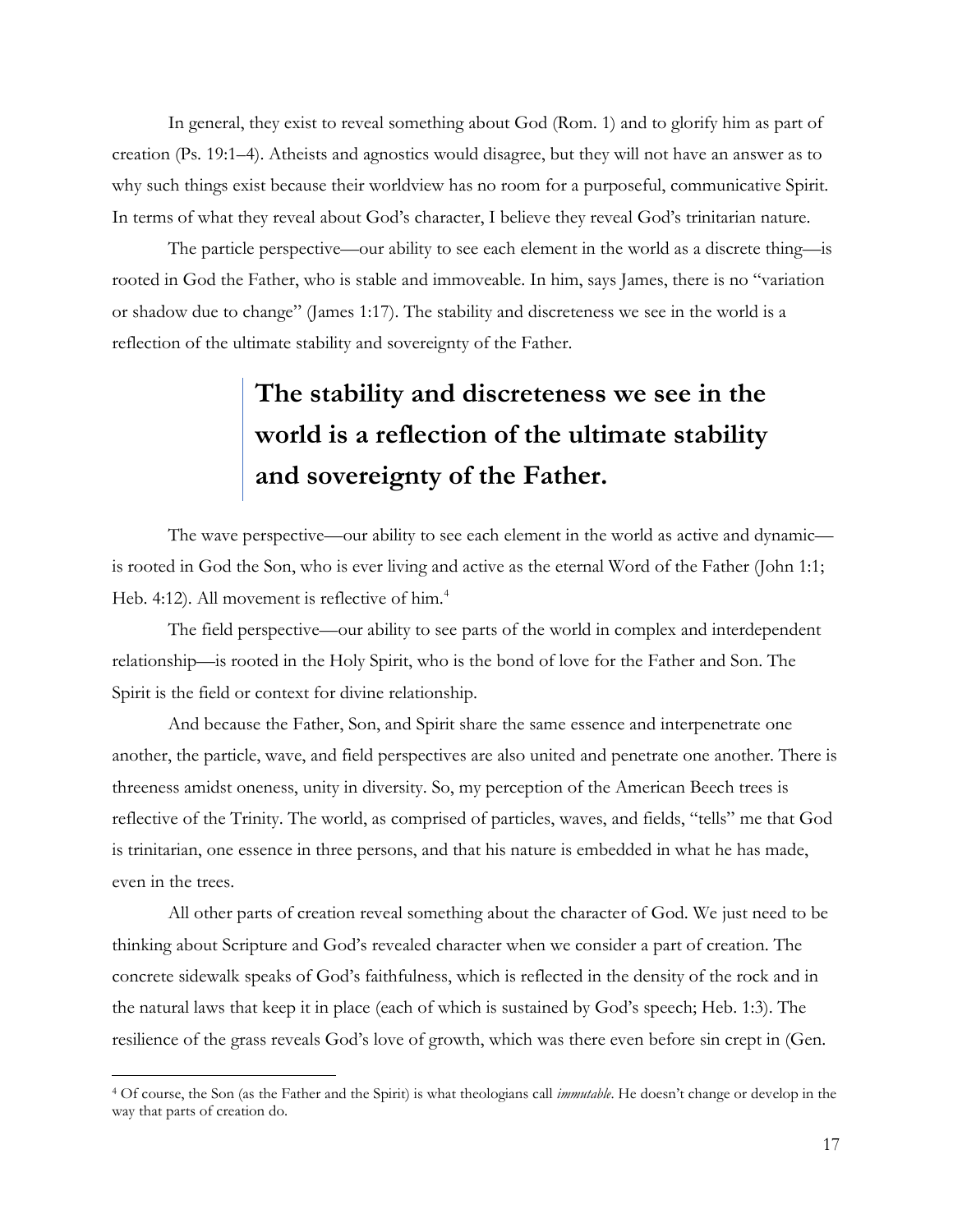2:8). The ant crawling on the peony petals reveals God's continuous work in the world (Prov. 6:6; John 5:17). All of creation has something to say about who God is.

#### Communion Behavior and CM

 The point is that God is speaking through creation all around us. He has used communion behavior—divine speech—to create and sustain the world. So, it makes perfect sense that creation would have a kind of speech. But we don't often hear it, do we?

If you don't hear it, even when you slow down and listen, it might be because you're suffering from CM, as most of us are. We're not hearing from God or speaking to him on a regular basis. We're all guilty of not mediating on Scripture, and so we all find it difficult to see the world this way. But we have to remember that a failure to read God's word faithfully and speak to him leads to spiritual blindness (Matt. 15:14; 23:16). It also leads to a sort of deafness, an inability to hear the speech of general revelation.

# A failure to read God's word faithfully and speak to him leads to spiritual blindness (Matt. 15:14; 23:16). It also leads to a sort of deafness, an inability to hear the speech of general revelation.

The problem, you see, isn't that the world fails to speak; it's that we fail to hear. And God has been clear about the treatment we need: pick up the Bible and start reading. Then get on your knees and start praying. This is what it means to have a *relationship* with a communicative Spirit, to lean on communion behavior to grow closer to God. The distance that you feel between yourself and the God who loves you is a result of CM, and it will only go away when you make your relationship a priority by constantly using communion behavior (language) to engage with God.

Doing this is hard work, especially in a distracting world. And that's precisely why we need the direct, verbal communication from God in Scripture. General revelation speaks about God's character. But special revelation not only allows us to hear the voice of general revelation; it allows us to hear God's voice addressing us.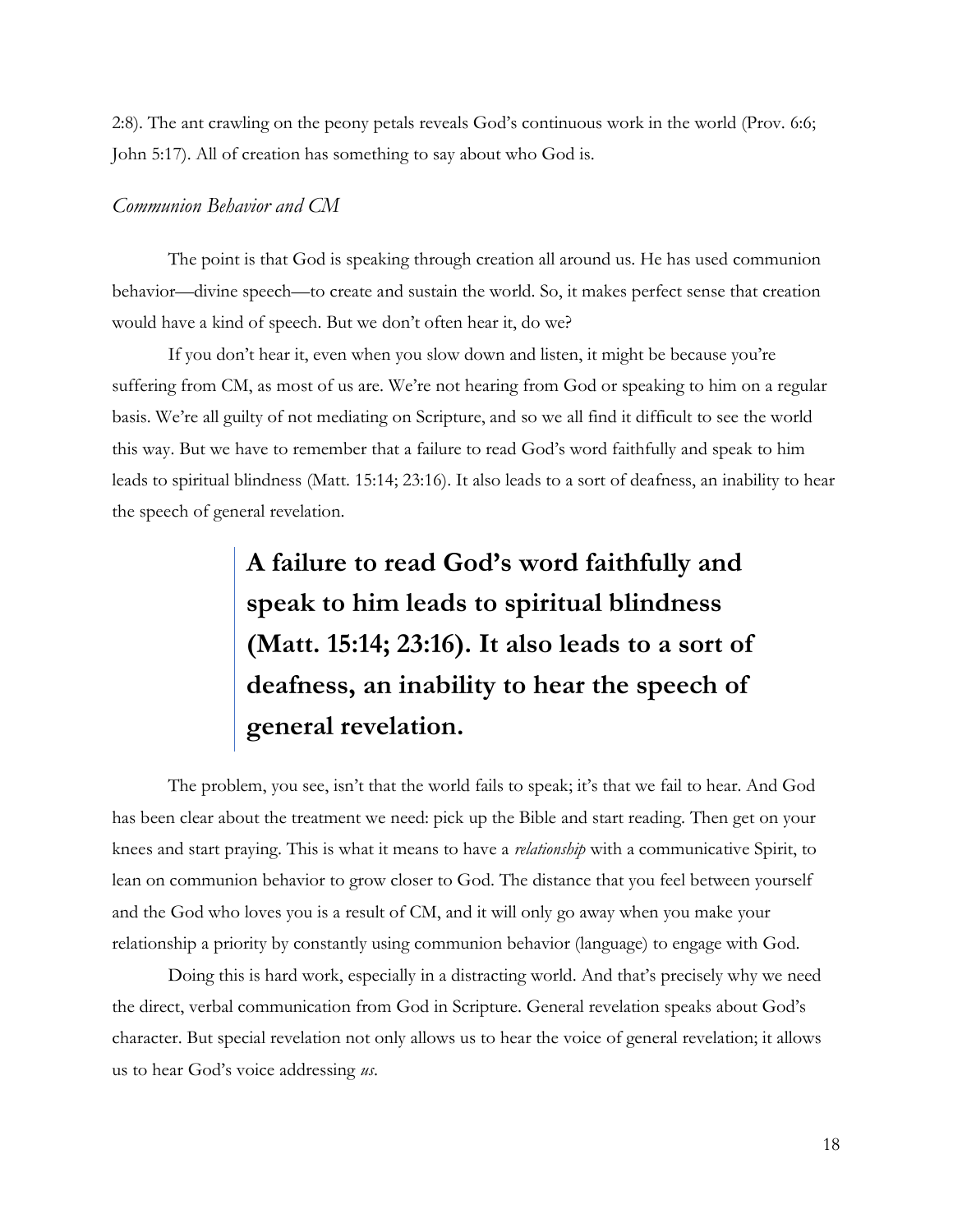#### God's Speech in Special Revelation

Special revelation has priority over general revelation because it is unique as God's verbal address to us as image bearers. In Scripture, God is not speaking primarily about the world; he is speaking to *you*. While general revelation in a sense "speaks" of God, special revelation is the speech of God to people in need of redemption (which is everyone).

While general revelation is given to all and is accessible to all, special revelation is more particular. It is revelation by word, for God's people, offering salvation.<sup>5</sup> That last part is crucial. General revelation can reveal much about the character of God, but we do not find redemption there.<sup>6</sup> As Herman Bavinck put it, "Special revelation too is God's self-revelation, but now the selfrevelation of the God who is not only just and holy but also gracious and merciful, who not only speaks to us through law but also through the gospel, and who therefore centrally explains to us his name and essence in Christ and becomes known as the Triune God, as Father, Son, and Spirit."<sup>7</sup>

Now, here's the sticking point for many people—a point that leads to the development of CM: they have trouble believing that Scripture is God's speech to them. When you crack open the Bible and begin reading, God is speaking not just to the human race in general or even to his chosen people collectively, but to you. Many people find this very hard to believe, for several reasons.

### When you crack open the Bible and begin reading, God is speaking not just to the human race in general or even to his chosen people collectively, but to you.

First, they may assume that the Bible is a primarily *human* book, something that God uses to speak to people today, but not the word of God itself. If we take this approach to Scripture, then we can't put much credence into believing that God is addressing us. At best, we think he *might* or *could* address us when we read it.

<sup>&</sup>lt;sup>5</sup> Frame, Systematic Theology, 689.

<sup>6</sup> We might be able to interpret signs of redemption there, but only because special revelation has uncovered how God has worked to save and sanctify his people.

<sup>7</sup> Bavinck, Prolegomena, 343.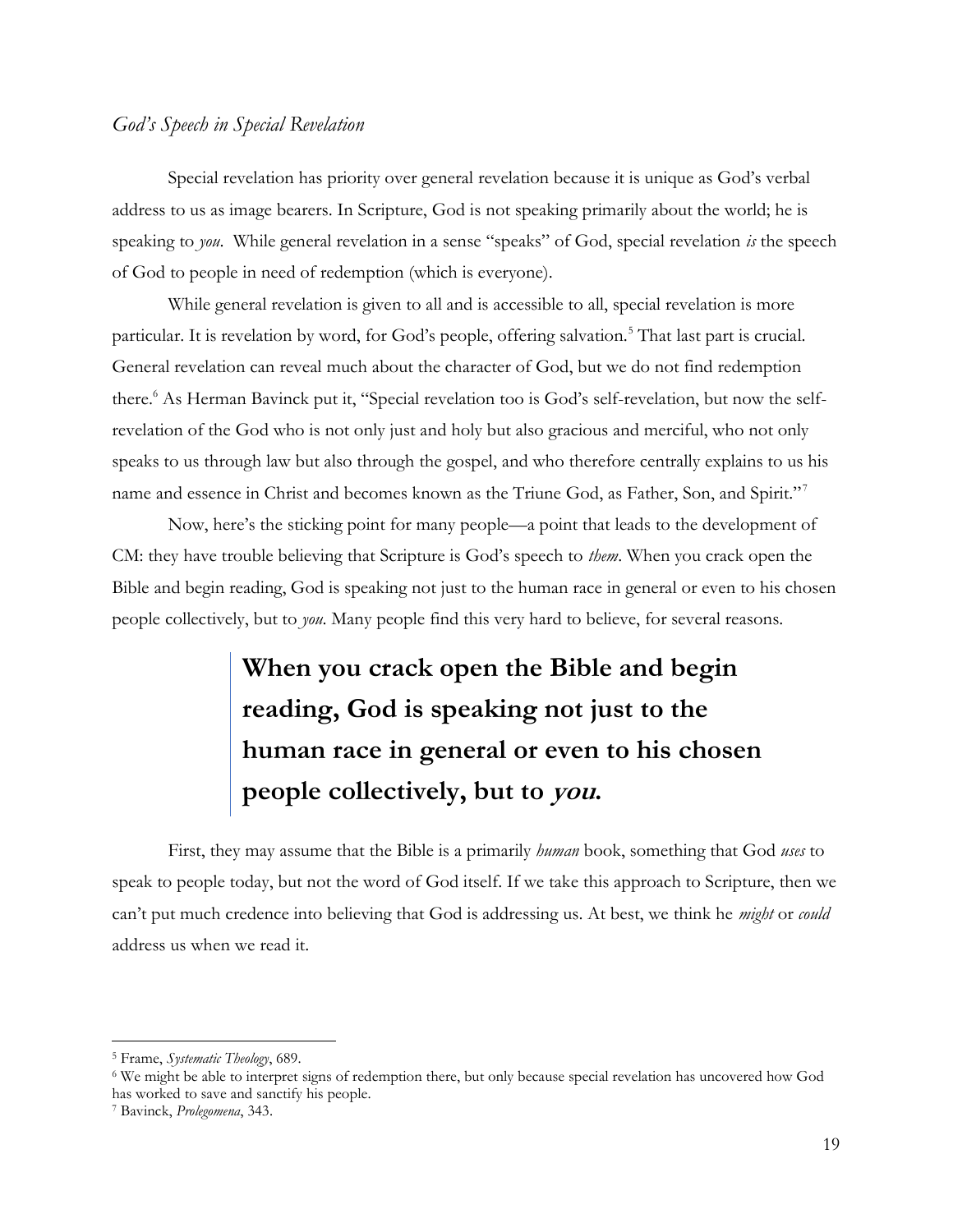Second, they may assume that the *primary* audience of the Bible is comprised of historical people groups that have long since vanished from the earth. "God may have been speaking to the Israelites through Moses," they think, "but he's not speaking to me today. That's just illogical."

Third, many people might be sincerely puzzled as to how God can speak to us through recorded historical documents. Our common understanding of personal address involves either someone using the imperative voice ("Listen to me!") or the personal pronoun "you." But neither of these things happens with Scripture—at least not upon first glance—so how can we say that God is addressing us through Scripture?

It all goes back to our description of God as a communicative Spirit. As the selfcommunicating Trinity, God is Lord of communication. Because he is sovereign and all-powerful, he can choose any means he wishes to communicate with his people throughout history. This might make people wonder why God didn't just choose to speak directly to every person throughout history. God could deliver the same message to every individual, so wouldn't it be simpler to do that rather than frame his message of salvation as a multi-authored, unfolding narrative spanning thousands of years? Wouldn't it be so much simpler if God just spoke to us individually each day and told us exactly what he wanted us to believe and do?

It might be simpler, but it certainly wouldn't require as much faith on our part. There would be less trust involved. Some might ask, "Why require faith and trust?!" Because, as we said earlier, God wants a personal *relationship* with his creatures. And all relationships require faith and trust. There is no such thing as a relationship void of trust. So, while we can't know for sure why God decided to have special revelation written down as Scripture, we can at least say that such written revelation would create an opportunity for every generation to trust God, to trust the divine author of Scripture. Do you trust him? Do you trust the communicative Spirit to communicate through written words, across generations?

You see, if you do, then it's not all that hard to believe that God is addressing you through the narrative of the Bible. If God can deliver a comprehensible, divine message of redemption through written human language, then can't he also apply those words to you subjectively? Is that beyond the Lord of language? Certainly not.

Now, some people still want to know in what sense God is addressing us as we read the Bible. Think of it this way. Have you ever read someone else's mail, or at least seen a letter addressed to another person? If you opened someone else's mail, you would see an author of some kind addressing that person. "True," you say. "But that doesn't mean the author is addressing me."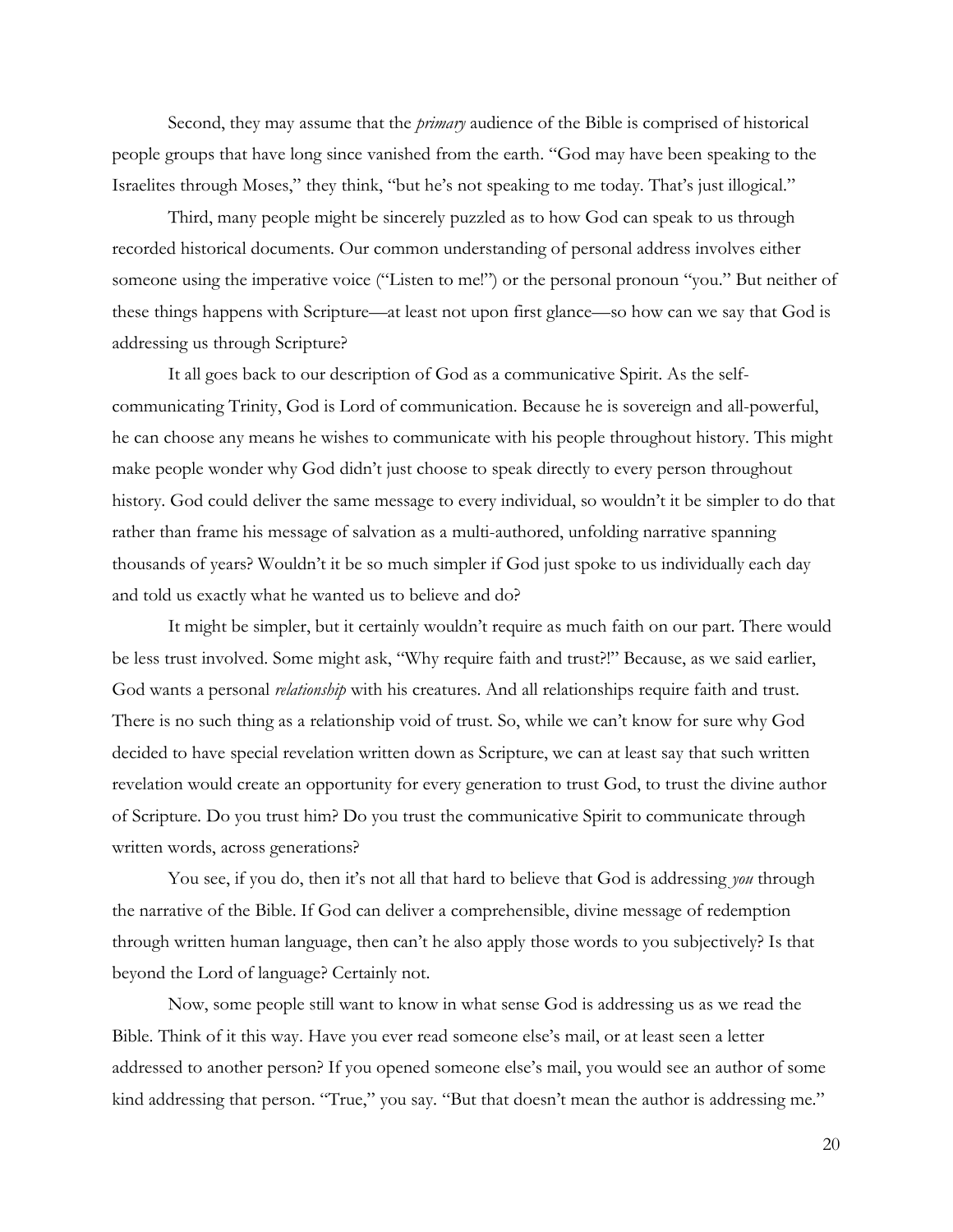Well, what if the person who wrote the letter *knew* that you were going to read it (not just the original recipients)? What if he knew that it was going to affect your thoughts and actions and influence the direction of your life? Wouldn't we say that the author technically addressed both the original recipient and you? Scripture is not all that different. The sixty-six books that comprise the Bible may have been written for other people, but God knew that you would read them, too. He knew that these written words, breathed out by the Holy Spirit (2 Tim. 3:16), would someday meet your eyes.

### The sixty-six books that comprise the Bible may have been written for other people, but God knew that you would read them, too.

How do I know this? Because God said so. Jesus Christ suggested this when he prayed for us in John 17, and the Apostle Paul says that things written in the past were written for *our* instruction.

In John 17, Jesus offers what we call the high priestly prayer. In that prayer, he says something quite profound. He says that he's praying not just for his disciples, but for "those who will believe in me through their word" (John 17:20). That's you. That's me. Jesus prayed for us two thousand years ago. He knew that you and I would read the words of the Bible one day and that we would have the chance to believe in him. My friends, God saw us coming. He saw us coming long before we were born, long before the New Testament was even written. In fact, he saw us coming before time began (Eph. 1:4). In eternity, God knew exactly who would find his written words and put their faith in his Son by the power of his Spirit. From before the beginning, God knew that he was going to write to *you*.

In Romans 15:4, Paul says, "whatever was written in former days was written for our instruction, that through endurance and through the encouragement of the Scriptures we might have hope." Again, think of reading someone else's mail: God delivered a written message in the "former days," and that was written for *your* instruction and hope. Again in 1 Corinthians 10:11, Paul tells us that historical writings were produced for us. As he discusses the famous sins of the Israelites, he says, "Now these things happened to them as an example, but they were written down for our instruction, on whom the end of the ages has come." If they were written down for Paul and his fellow Christians, they were certainly written down for us as well!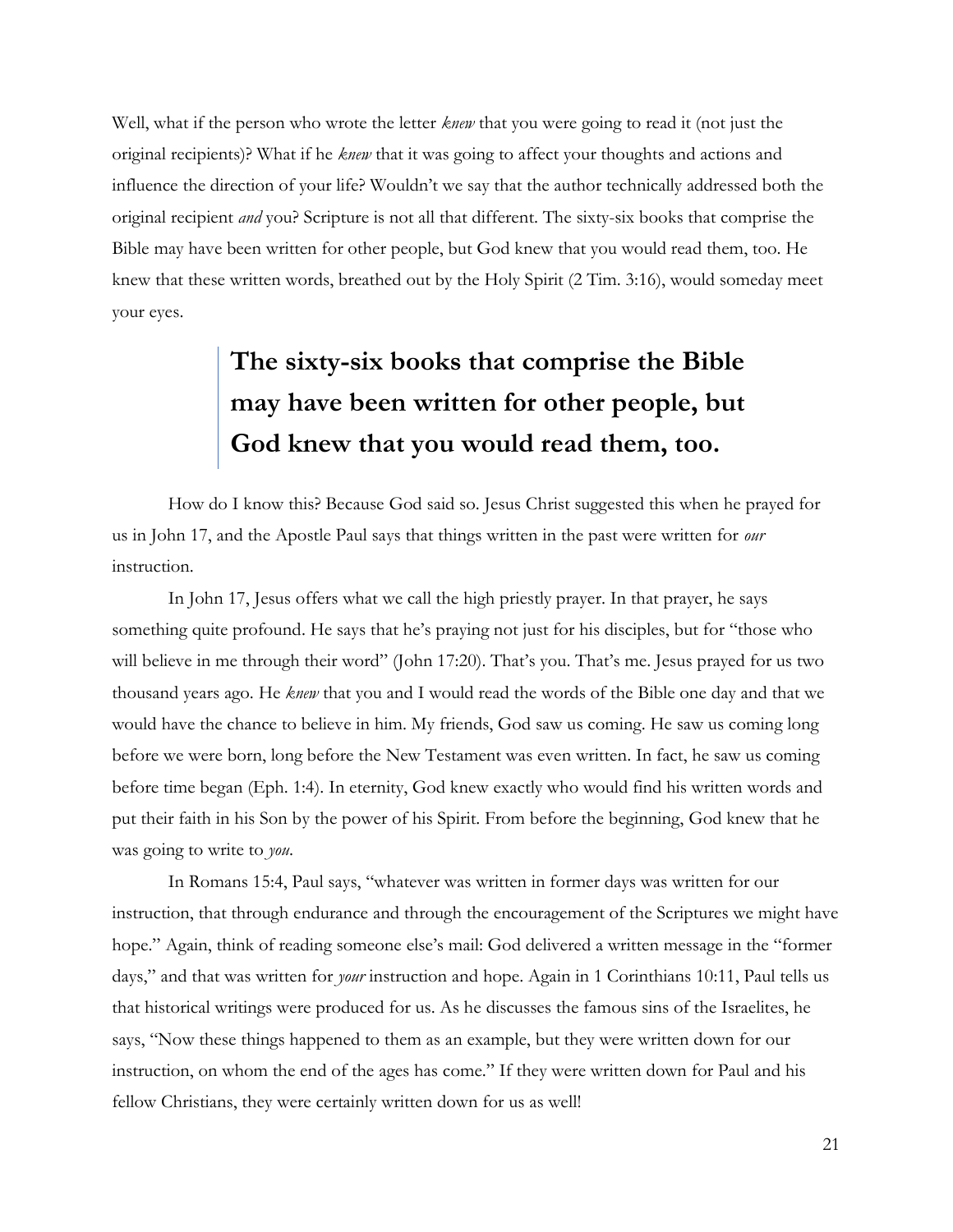When you read Scripture, remember that God had  $\gamma \omega u$  in mind when it was written. That means you have to read as if God is addressing you, because in a very real sense, he is. Let me give you an example. This morning, I read Matthew 6:33 and began meditating on it. I read it as addressed to me, since Christ was speaking to his followers, and I'm one of them. "Pierce Taylor Hibbs, seek my kingdom first and my righteousness, and all these things will be added to you." I heard two things from God: (1) meditate on what it means to live in and uphold his kingdom and righteousness, and (2) understand that I am a man *in Christ*, and he has already done these things on my behalf. The second point encourages me not to fear failure, for I'm already fully accepted by my heavenly Father, and the Spirit of Christ whom my Father sent into my heart (Gal. 4:6) will enable me to do what he is asking me to do (Heb. 13:20–21). Then I begin talking to God. "What does it mean to live in your kingdom? I think it means to live according to your principles and values, respecting your rule by conforming to the heavenly-minded, self-sacrificing image of your Son. And your righteousness is a perfect righteousness—pure motives and intentions, pure thoughts (Matt. 5:21–30). God, lift my mind and heart up to heaven. Help me not to focus on what the world offers, but to seek you and your kingdom first . . . first."

#### Communion Behavior and CM Revisited

Communion behavior is central to combatting CM. Half of the battle is hearing *from* God, and we can do this by reading Scripture and knowing that God is addressing us, and by using what we know from Scripture to listen to the voice of general revelation.

The real power of CM lies in its two-pronged attack, for both parts of CM work in tandem. If we stop hearing from God, we'll be far less likely to speak to him. This shouldn't be too surprising, since very few of us continue to speak to someone who has stopped speaking to us. Now, God *never* stops speaking to us, so we don't have to worry about that. But we do have to worry about our spiritual ears getting clogged to point of functional deafness. Hearing from God is critical if we are to speak to God. That is where we turn next.

#### Discussion Questions

- 1. Can you describe a moment in which you "heard" the voice of general revelation and what it was saying about God?
- 2. Why do you think it is difficult for people to hear the voice of general revelation?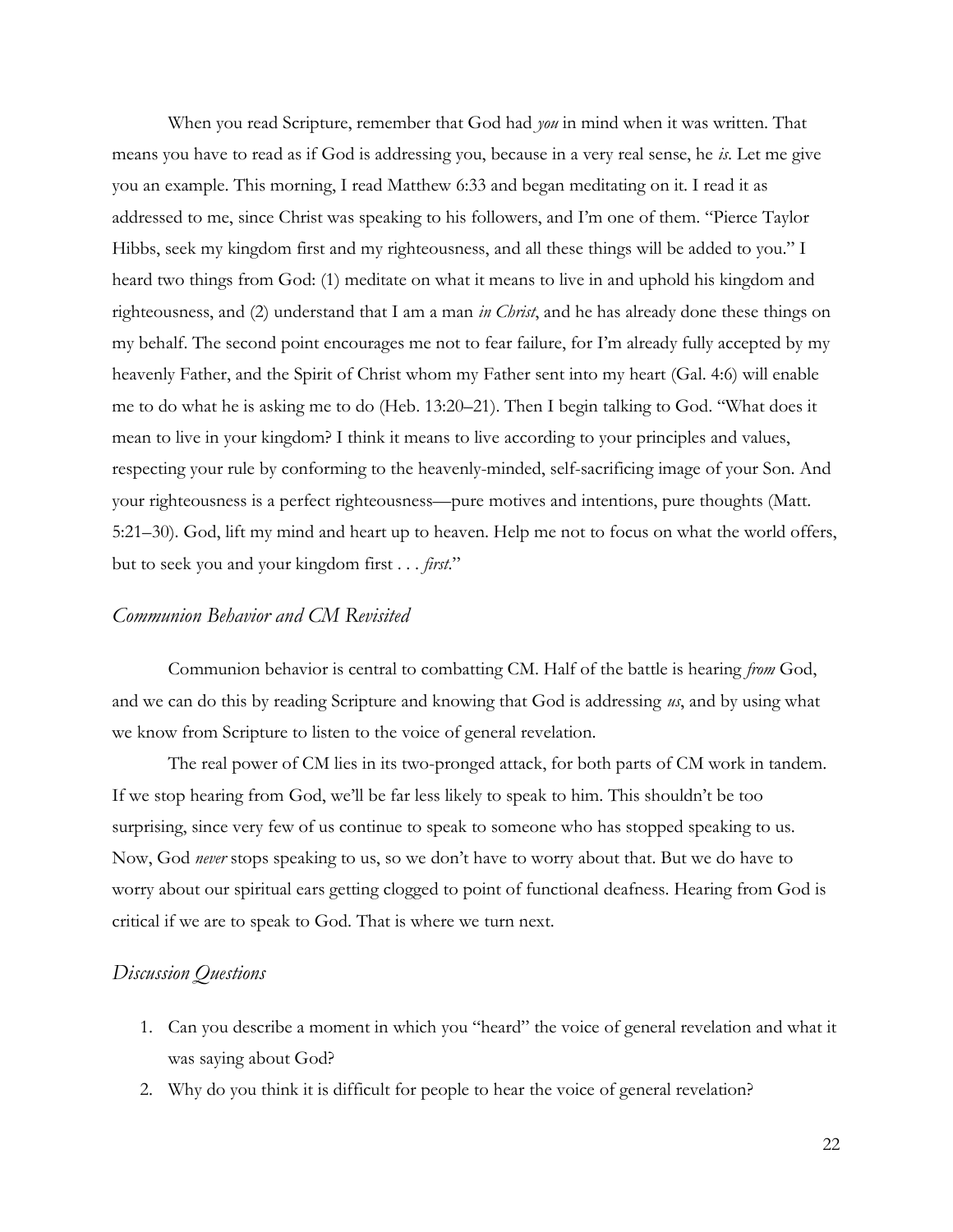- 3. When you read Scripture, do you read it as if God is addressing you? Why or why not?
- 4. What are some things you can do to develop a habit of reading God's word and hearing the voice of general revelation?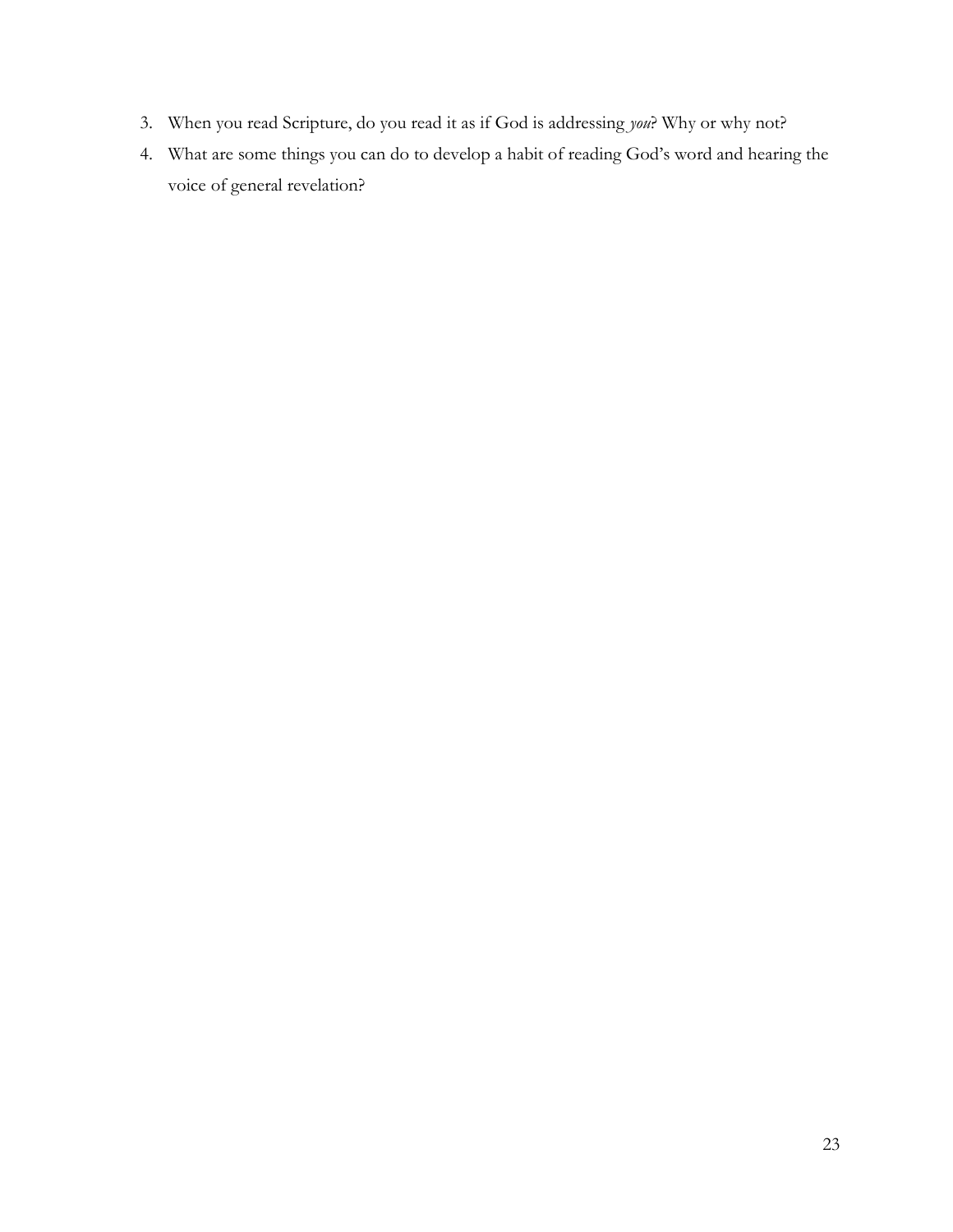# Communion Behavior Applied: Prayer

The speaking God said "Speak" to us. He spoke so we would hear. The one who gave a voice to dust Bends low his holy ear.

 $*$  \* \*

The first part of addressing CM is hearing *from* God, but this would be an inadequate treatment on its own. We must also speak to God. There must be dialogue if there is to be relationship. Growing closer to the God who speaks involves, oddly enough, speaking. We use communion behavior (speech) to commune with the God who dwells in self-communion.

In general, we could say that all speech directed toward God falls into the category of *prayer*., As John Frame put it (following Wayne Grudem), prayer is "personal communication with God."<sup>1</sup> It's no accident that I call language *communion behavior*. The words "communication" and "communion" come from the Latin *communis*, which means "common." Prayer is about finding a common place with God—a sacred and mysterious meeting place through language, through selfexpression. We can't say exactly what this meeting place is. Paul Miller says, "Something mysterious happens in the hidden contours of life when we pray. If we try to figure out the mystery, it will elude us. The mystery is real."<sup>2</sup> That real mystery is where communion happens. It's where we grow closer to the God who speaks. We can't explain what it's like to feel close to this God, but we know it when we experience it, and it follows from prayer: from the engaged belief that God is someone who hears us speaking and responds. It is in those moments that we are utterly confident using the word "relationship" with reference to God.

> Prayer is about finding a common place with God—a sacred and mysterious meeting place through language, through selfexpression.

<sup>&</sup>lt;sup>1</sup> John M. Frame, *The Doctrine of the Christian Life*, A Theology of Lordship (Phillipsburg, NJ: P&R, 2008), 924.

<sup>&</sup>lt;sup>2</sup> Paul E. Miller, *A Praying Life: Connecting with God in a Distracting World* (Colorado Springs, CO: Navpress, 2017), 110.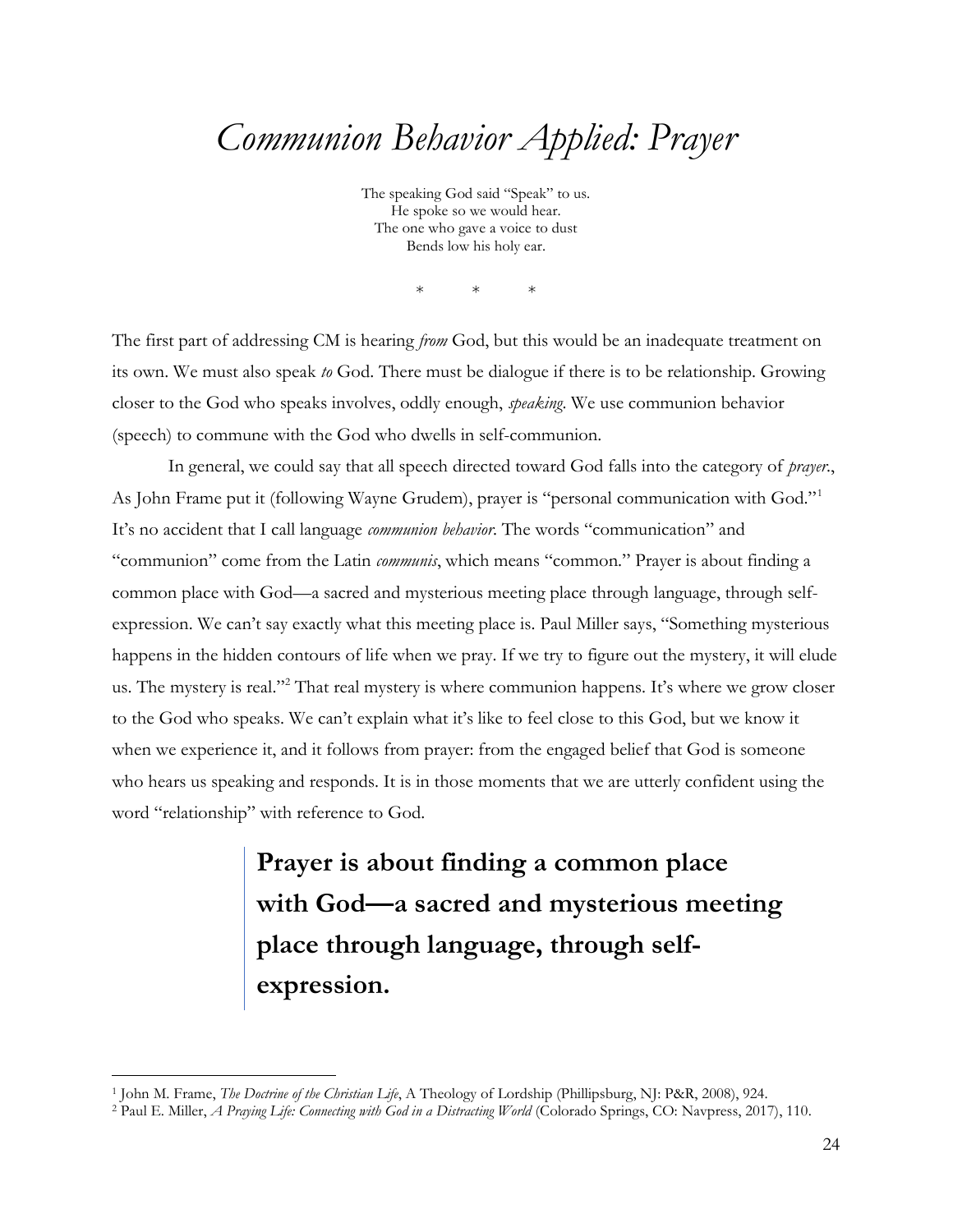There are many good books on prayer, but I want to focus here on something that I've not seen presented frequently in any of them. Prayer is often talked about as involving various elements: petitions, requests, pleadings, celebrations, confessions—the list goes on. But what about communing with God in the ordinary? What about speaking to God concerning the cracks in the sidewalk, or the song on the radio, or the signs you pass on the highway, or the weather? We tend to trivialize these things, assuming God wants us to speak to him about "big" things. But that doesn't seem to be biblical. God wants us to speak to him about *everything*. He is a God who communes with himself in three persons; he loves communion. Why would he put limitations on conversation topics in our prayer life?

In English language teaching, they have something called *phatic communion*. This is a fancy phrase that refers to chitchat establishing an informal and light social atmosphere. It's primary purpose is not to convey information but to create an arena for more dialogue. It's the sort of language you use with strangers at the grocery store. "Nice outside, isn't it?" "Have you been to that new restaurant yet?" "Did you catch the game last night?" Most people play off this language as irrelevant babble, a careless use of words. Of course, it could be just that. But it can genuinely fulfill a communicative purpose. It can set the stage for deeper dialogue.

 Do you use phatic communion with God? Do you talk to God just to fill the air with the possibility of communication? Or do you wait in silence until you feel as if you have to pray (i.e., when there's a grave trauma or urgent need)? I think most of us fit into the second category. We feel somehow strange or irreverent "shooting the breeze" with God. Doing that would suggest . . . well, it would suggest that God is really present with us. You only use phatic communion with other strangers when other strangers are actually around you. Our refusal to do it with God suggests more about our lack of faith in God's presence than it does our reverence for him. If you really believed that God was listening to everything, wouldn't you talk to him all the time? Wouldn't you long for any sliver of communion you could find throughout the day?

 Perhaps you disagree with me, but my point is simple: our lives should be bent on communing with the Father, Son, and Holy Spirit. If they aren't, that may be the reason we've developed CM in the first place. And if we refuse to seek God in prayer every day, our feeling distanced from him will only get worse.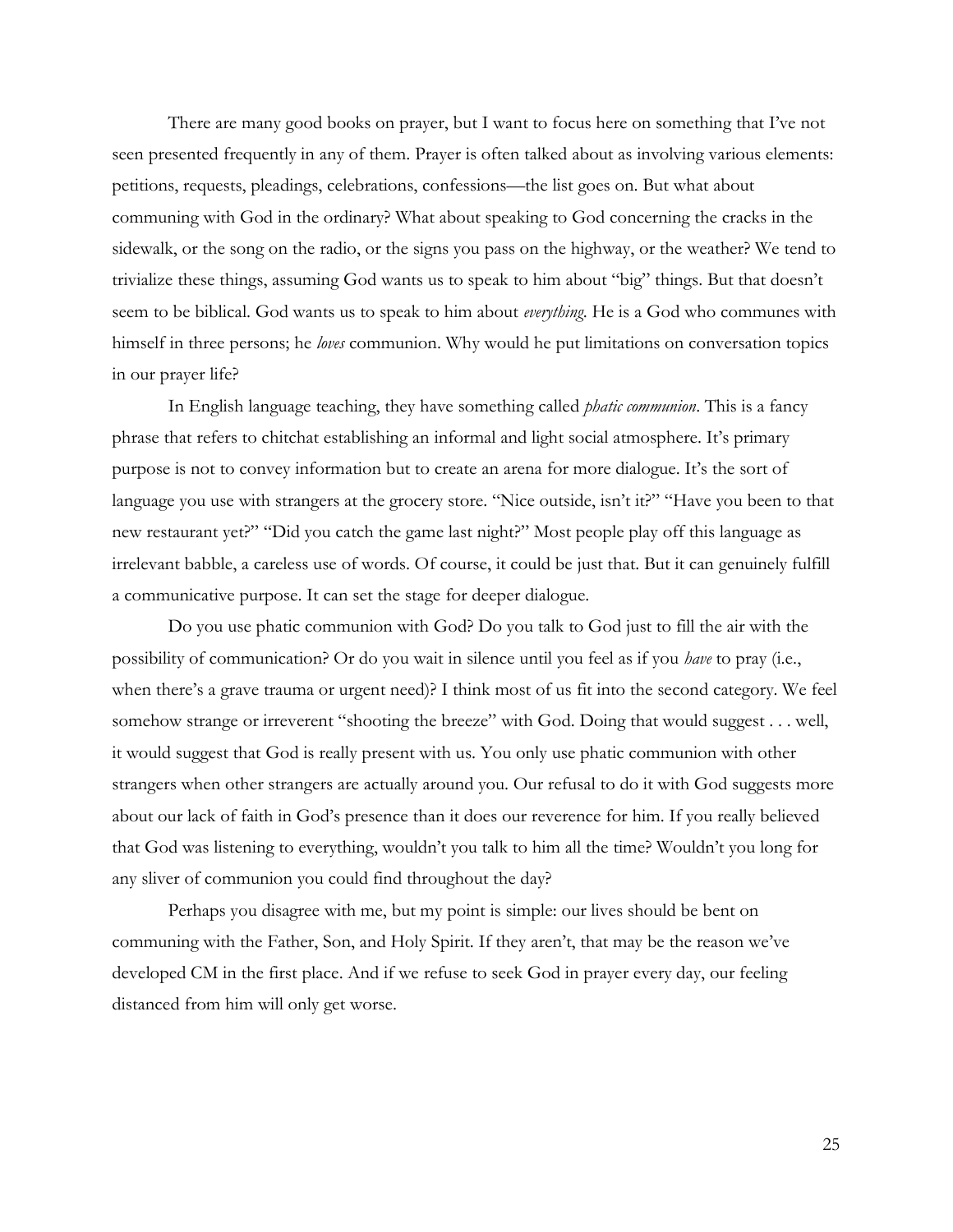#### Communion Behavior and CM Once More

Prayer, as communion behavior, is our positive contribution to our relationship with God. It's not meritorious in any sense, since God himself is responsible for prodding us into conversation with him. On our own, we would be mute. But there is a sense in which prayer is something that we must bring to the divine-human relationship. We must engage. We must speak.

### There is a sense in which prayer is something that we must bring to the divinehuman relationship.

 This is usually intuitive in human relationships, but because God is a Spirit, we neglect it; we stay silent. But we can't continue to do this and have any hope of recovering from CM. We were made to speak—not first to other humans and second to God, but first to God and second to other human beings. God is my primary conversation partner, and he's yours too. That may seem foolish to the rest of the world, maybe even crazy, but God "chose what is foolish in the world to shame the wise" (1 Cor. 1:27). In the world, ignoring an invisible communicative Spirit is ordinary. If you and I are blending in with the crowd, that's a problem. We should be sticking out. We should seem strange. People should wonder why we're talking to an invisible God. They should wonder why we're speaking when they can't see anyone else around us. They should ask questions, and we should be ready with answers (1 Pet. 3:15).

 We are, after all, speaking creatures made in the image of a speaking God, the all-powerful, ever-present communicative Spirit. It's time we started acting like it. It's time we spoke up.

#### Discussion Questions

- 1. What are some things that get in the way of your prayer life?
- 2. Do you sometimes feel as if God is not listening to your prayers? If so, why do you think you feel this way?
- 3. What occasions in life prompt you to pray? Why do you pray at those times and not at other times?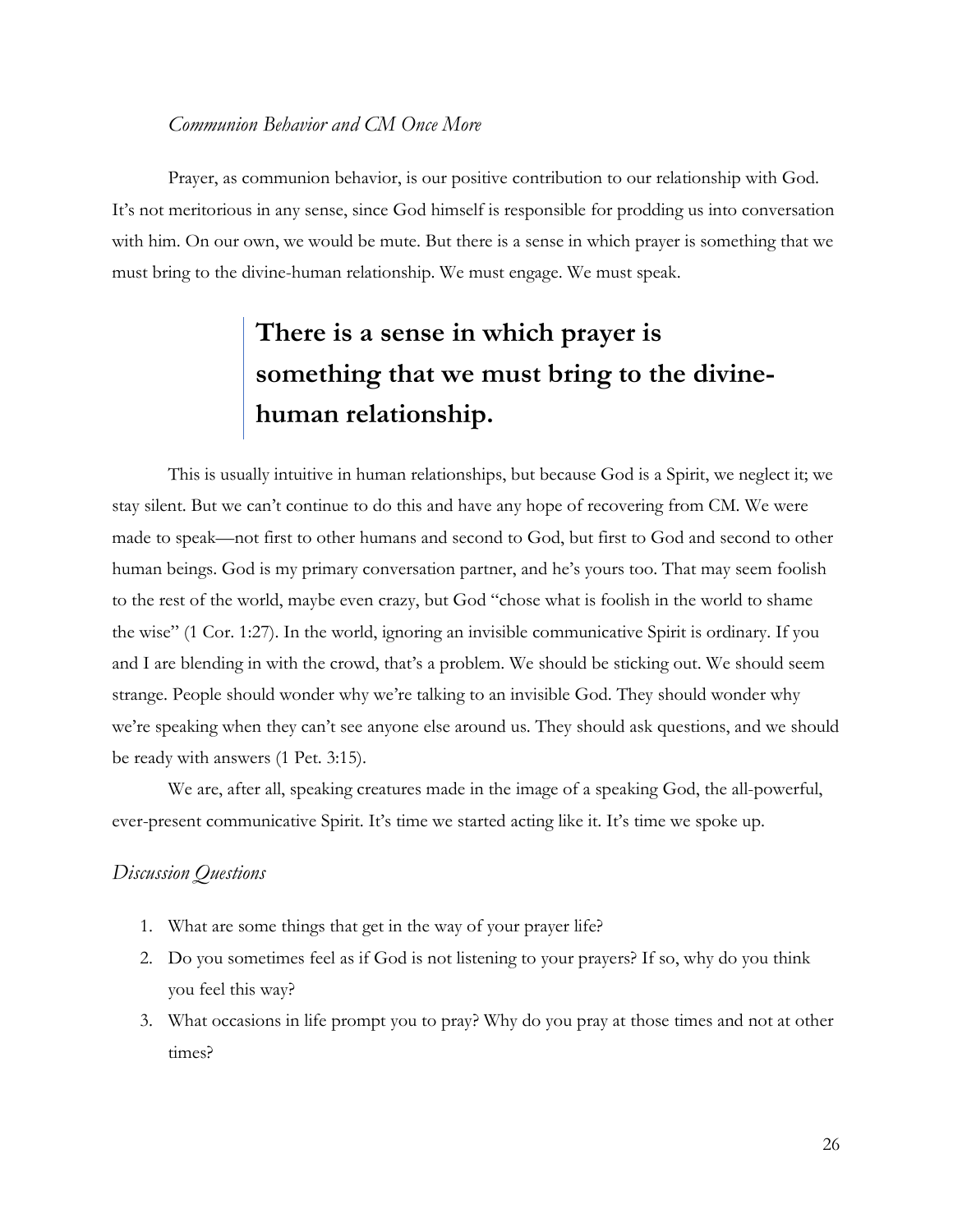4. What do you think keeps people from praying in today's culture? How could we address these things?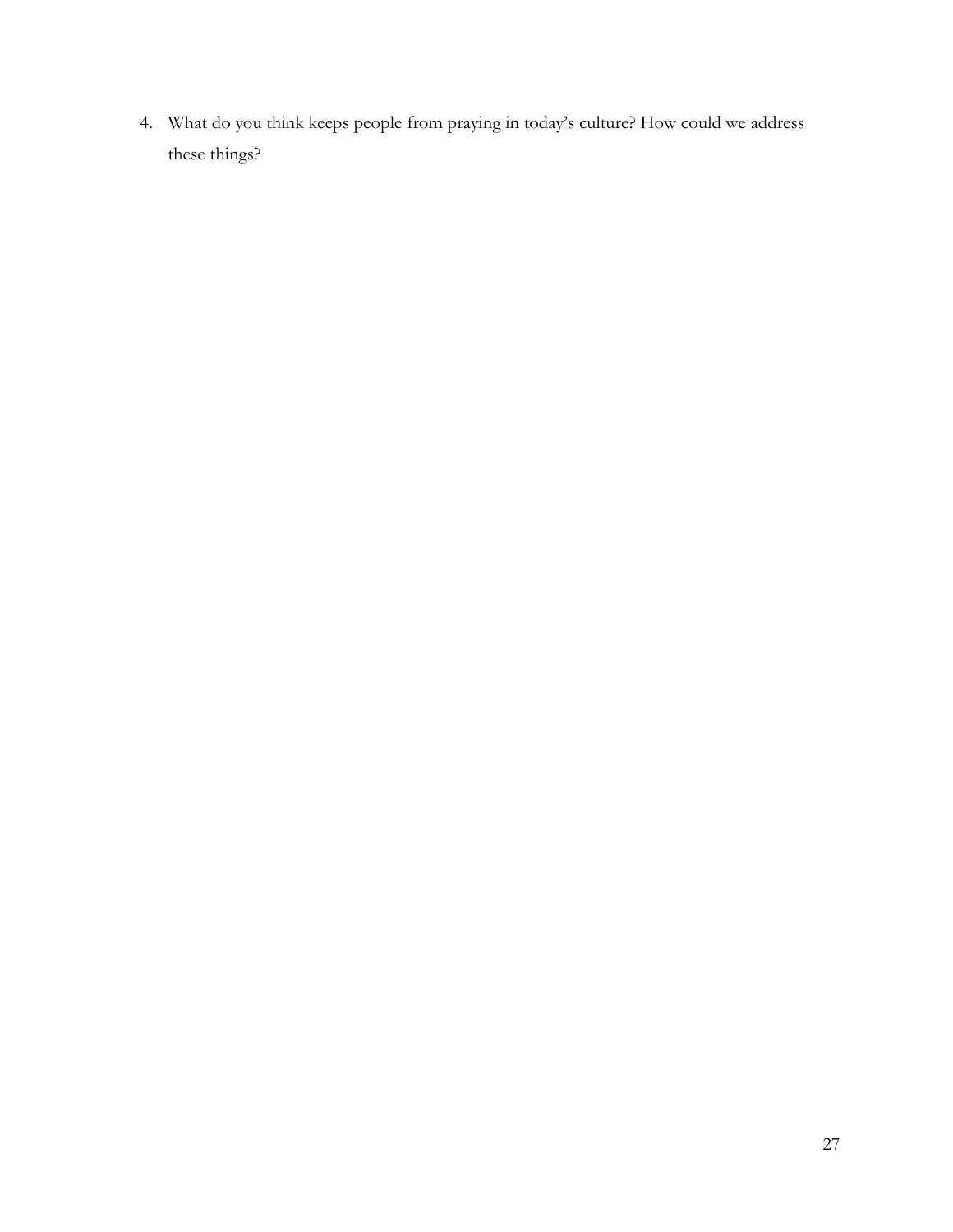# Conclusion: In Divine Company

You cannot see the Trinity, Nor hear or smell or taste. But he is our great company, And soon we'll see his face.

\* \* \*

I haven't mentioned the title of the book yet. I wanted to wait until the end. In many ways, growing closer to the God who speaks is a matter of believing in the omnipresence of God. You and I are in divine company—all the time. The God who speaks is always around us. Let me close by drawing our attention to a few passages.

Psalm 139:7–12 famously describes God's omnipresence.

Where shall I go from your Spirit? Or where shall I flee from your presence? If I ascend to heaven, you are there! If I make my bed in Sheol, you are there! If I take the wings of the morning and dwell in the uttermost parts of the sea, even there your hand shall lead me, and your right hand shall hold me. If I say, "Surely the darkness shall cover me, and the light about me be night," even the darkness is not dark to you; the night is bright as the day, for darkness is as light with you.

The obvious answer to the rhetorical question in verse 7 is "nowhere." God is everywhere. Make that truth particular in your life. God is in Quakertown, Pennsylvania. God is all around 3rd Street. God is in my office. God is right in front of me when I type at my computer screen. God is \_\_\_\_\_\_\_\_\_\_\_ (fill in the blank).

Now, God isn't here in a physical sense, because God is a Spirit. He's immaterial by nature. But he is still present with us as a Spirit. He is with us in a sense that goes deeper than physicality.

The same truth is expressed in Acts 17:28. "In him we live and move and have our being." In God—that's where we do all of life. It is difficult to say what this means precisely, but it certainly